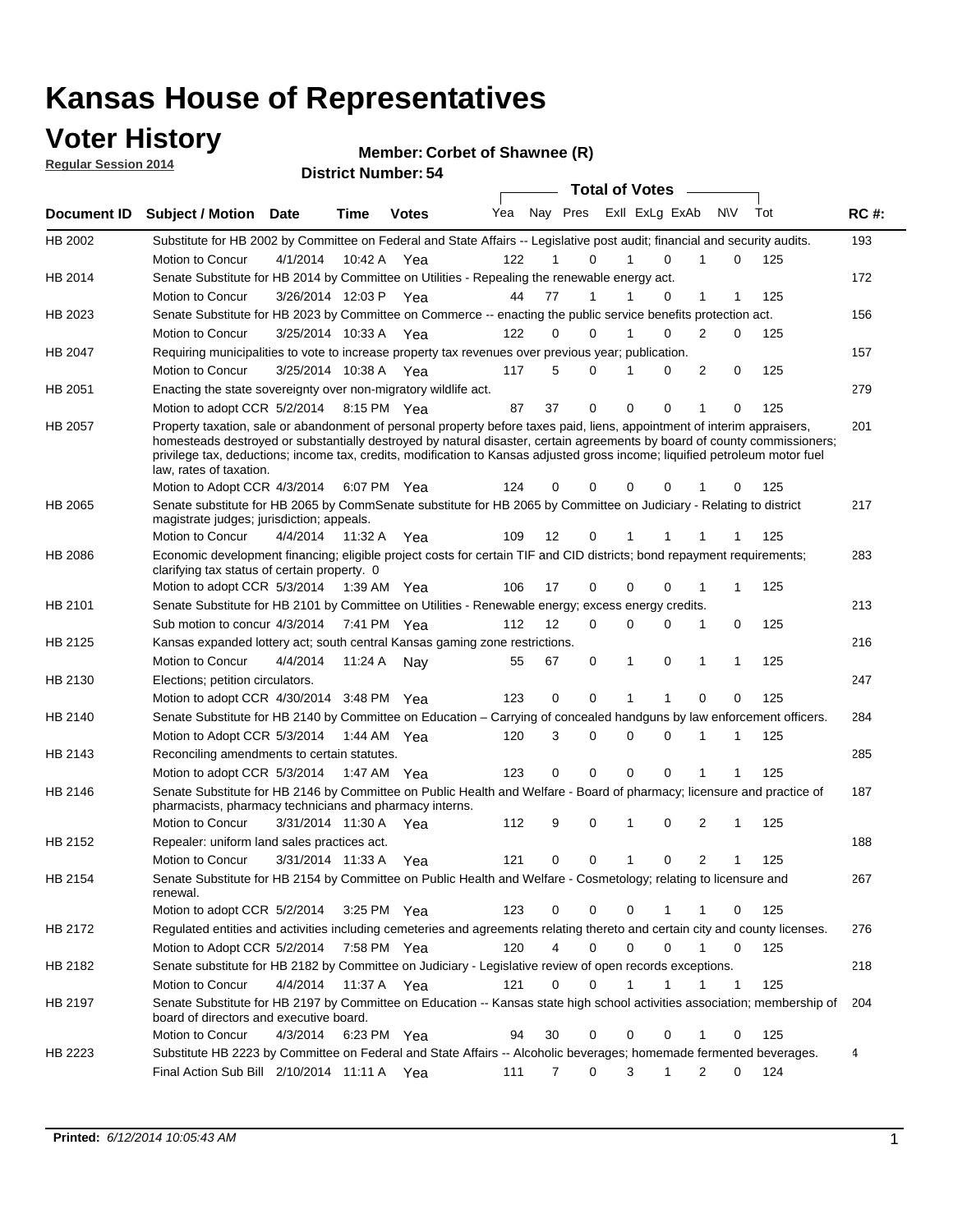# **Voter History**<br> **Regular Session 2014**

|                             | <u>Jivi IIIViti 1</u>                                                                                                                                                                                                                                                                                                                                                                                                                                                                                                                                                                                                                                                                                                                                                                                                                                                                               |                       |             | Member: Corbet of Shawnee (R) |     |    |          |             |                         |                |           |     |             |
|-----------------------------|-----------------------------------------------------------------------------------------------------------------------------------------------------------------------------------------------------------------------------------------------------------------------------------------------------------------------------------------------------------------------------------------------------------------------------------------------------------------------------------------------------------------------------------------------------------------------------------------------------------------------------------------------------------------------------------------------------------------------------------------------------------------------------------------------------------------------------------------------------------------------------------------------------|-----------------------|-------------|-------------------------------|-----|----|----------|-------------|-------------------------|----------------|-----------|-----|-------------|
| <b>Regular Session 2014</b> |                                                                                                                                                                                                                                                                                                                                                                                                                                                                                                                                                                                                                                                                                                                                                                                                                                                                                                     |                       |             | <b>District Number: 54</b>    |     |    |          |             |                         |                |           |     |             |
|                             | <b>Total of Votes</b>                                                                                                                                                                                                                                                                                                                                                                                                                                                                                                                                                                                                                                                                                                                                                                                                                                                                               |                       |             |                               |     |    |          |             |                         |                |           |     |             |
| Document ID                 | <b>Subject / Motion Date</b>                                                                                                                                                                                                                                                                                                                                                                                                                                                                                                                                                                                                                                                                                                                                                                                                                                                                        |                       | Time        | <b>Votes</b>                  | Yea |    |          |             | Nay Pres ExII ExLg ExAb |                | <b>NV</b> | Tot | <b>RC#:</b> |
| HB 2223                     | Substitute for HB 2223 by Committee on Federal and State Affairs—Alcoholic beverages; homemade fermented beverages;<br>microbrewery gallonage expanded; liquor license length of citizenship.                                                                                                                                                                                                                                                                                                                                                                                                                                                                                                                                                                                                                                                                                                       |                       |             |                               |     |    |          |             |                         |                |           |     | 205         |
|                             | Motion to Concur                                                                                                                                                                                                                                                                                                                                                                                                                                                                                                                                                                                                                                                                                                                                                                                                                                                                                    | 4/3/2014              | 6:27 PM Yea |                               | 115 | 9  | 0        | 0           | 0                       |                | 0         | 125 |             |
| HB 2231                     | Senate Substitute for Substitute for HB 2231 by Committee on Ways and Means - Appropriations for FY 2014, FY 2015, FY<br>2016, FY 2017 and FY 2018 for various state agencies; capital improvement projects; claims against the state.                                                                                                                                                                                                                                                                                                                                                                                                                                                                                                                                                                                                                                                              |                       |             |                               |     |    |          |             |                         |                |           |     | 282         |
|                             | Motion to adopt CCR 5/2/2014 9:48 PM Yea                                                                                                                                                                                                                                                                                                                                                                                                                                                                                                                                                                                                                                                                                                                                                                                                                                                            |                       |             |                               | 70  | 54 | $\Omega$ | $\Omega$    | 0                       | 1              | 0         | 125 |             |
| HB 2246                     | Substitute for HB 2246 by Committee on Commerce, Labor and Economic Development - Peer review for certain licensed<br>technical professions.                                                                                                                                                                                                                                                                                                                                                                                                                                                                                                                                                                                                                                                                                                                                                        |                       |             |                               |     |    |          |             |                         |                |           |     | 38          |
|                             | <b>EFA Sub Bill</b>                                                                                                                                                                                                                                                                                                                                                                                                                                                                                                                                                                                                                                                                                                                                                                                                                                                                                 | 2/21/2014 1:34 PM Yea |             |                               | 120 | 0  | 0        | 1           | 0                       | 2              | 1         | 124 |             |
| HB 2246                     | Substitute for HB 2246 by Committee on Commerce, Labor and Economic Development - Peer review for certain licensed<br>technical professions.                                                                                                                                                                                                                                                                                                                                                                                                                                                                                                                                                                                                                                                                                                                                                        |                       |             |                               |     |    |          |             |                         |                |           |     | 260         |
|                             | Motion to Concur                                                                                                                                                                                                                                                                                                                                                                                                                                                                                                                                                                                                                                                                                                                                                                                                                                                                                    | 5/2/2014              | 11:40 A Yea |                               | 124 | 0  | 0        | 0           |                         | $\mathbf 0$    | 0         | 125 |             |
| HB 2272                     | Kansas expanded lottery act; southeast Kansas gaming zone; privilege fee and investment threshold amount reduced.                                                                                                                                                                                                                                                                                                                                                                                                                                                                                                                                                                                                                                                                                                                                                                                   |                       |             |                               |     |    |          |             |                         |                |           |     | 200         |
|                             | Motion to Concur                                                                                                                                                                                                                                                                                                                                                                                                                                                                                                                                                                                                                                                                                                                                                                                                                                                                                    | 4/2/2014              | 4:18 PM Yea |                               | 84  | 36 | $\Omega$ | $\mathbf 0$ | 0                       | 1              | 4         | 125 |             |
| HB 2296                     | Campaign finance; permitted uses of campaign funds; increased exemption amount for certain candidates; contributor<br>information; lobbyist filings.                                                                                                                                                                                                                                                                                                                                                                                                                                                                                                                                                                                                                                                                                                                                                |                       |             |                               |     |    |          |             |                         |                |           |     | 248         |
|                             | Motion to adopt CCR 4/30/2014 3:53 PM Yea                                                                                                                                                                                                                                                                                                                                                                                                                                                                                                                                                                                                                                                                                                                                                                                                                                                           |                       |             |                               | 119 | 4  | 0        |             |                         | 0              | 0         | 125 |             |
| HB 2296                     | Campaign finance; permitted uses of campaign funds; increased exemption amount for certain candidates; contributor<br>information; lobbyist filings.                                                                                                                                                                                                                                                                                                                                                                                                                                                                                                                                                                                                                                                                                                                                                |                       |             |                               |     |    |          |             |                         |                |           |     | 287         |
|                             | Motion to Override<br>Veto                                                                                                                                                                                                                                                                                                                                                                                                                                                                                                                                                                                                                                                                                                                                                                                                                                                                          | 5/30/2014 10:24 A Yea |             |                               | 96  | 5  | 0        | 0           | 0                       | $\mathbf 0$    | 24        | 125 |             |
| HB 2298                     | Senate Sub for HB 2298 by Committee on Judiciary - Uniform controlled substances act. Senate Sub for HB 2298 by<br>Committee on Judiciary - Uniform controlled substances act.                                                                                                                                                                                                                                                                                                                                                                                                                                                                                                                                                                                                                                                                                                                      |                       |             |                               |     |    |          | 0           |                         | 1              |           |     | 209         |
|                             | Motion to Concur                                                                                                                                                                                                                                                                                                                                                                                                                                                                                                                                                                                                                                                                                                                                                                                                                                                                                    | 4/3/2014              | 6:40 PM Yea |                               | 123 |    | 0        |             | 0                       |                | 0         | 125 |             |
| HB 2303                     | Relating to driver's license fees; driving under the influence equipment fund.                                                                                                                                                                                                                                                                                                                                                                                                                                                                                                                                                                                                                                                                                                                                                                                                                      |                       |             |                               |     |    |          |             |                         |                |           |     | 1           |
|                             | Motion to adopt CCR 1/22/2014 11:45 A Yea                                                                                                                                                                                                                                                                                                                                                                                                                                                                                                                                                                                                                                                                                                                                                                                                                                                           |                       |             |                               | 109 | 11 | 0        | 1           | $\mathbf 0$             | $\overline{4}$ | 0         | 125 |             |
| HB 2312                     | Local governments; investment of idle funds; changes.                                                                                                                                                                                                                                                                                                                                                                                                                                                                                                                                                                                                                                                                                                                                                                                                                                               |                       |             |                               |     |    |          |             |                         |                |           |     | 253         |
|                             | Motion to Concur                                                                                                                                                                                                                                                                                                                                                                                                                                                                                                                                                                                                                                                                                                                                                                                                                                                                                    | 5/1/2014              | 4:31 PM Yea |                               | 123 | 2  | $\Omega$ | $\Omega$    | $\Omega$                | $\Omega$       | 0         | 125 |             |
| HB 2338                     | Substitute for HB 2338 by Committee on Ways and Means - Judicial branch; supplemental appropriation for fiscal year 2015,<br>judiciary operations; increasing various docket fees and creating new docket fees; annually, allowing the allocation of a budget<br>for each judicial district court operations, chief judge would have the authority to expend funds as necessary to carry out the<br>functions of such district if such chief judge elected to do so, including establishing what court personnel are necessary and<br>their compensation; district court judges in judicial district elect chief judge and court of appeals judges elect chief judge of the<br>court of appeals; district judge and district magistrate judge vacancies; statutory authority for longevity bonus for judicial<br>branch employees repealed; nonseverability clause.<br>Motion to Adopt CCR 4/4/2014 |                       | 7:17 PM Yea |                               | 66  | 57 | 0        | ი           | 0                       | 2              | 0         | 125 | 229         |
| HB 2378                     | Senate Substitute for HB 2378 by Committee on Assessment and Taxation - Providing sales tax exemption for sales of certain 189                                                                                                                                                                                                                                                                                                                                                                                                                                                                                                                                                                                                                                                                                                                                                                      |                       |             |                               |     |    |          |             |                         |                |           |     |             |
|                             | machinery and equipment used for surface mining activities.                                                                                                                                                                                                                                                                                                                                                                                                                                                                                                                                                                                                                                                                                                                                                                                                                                         |                       |             |                               |     |    |          |             |                         |                |           |     |             |
|                             | Motion to Concur                                                                                                                                                                                                                                                                                                                                                                                                                                                                                                                                                                                                                                                                                                                                                                                                                                                                                    | 3/31/2014 11:35 A     |             | Yea                           | 117 | 4  | 0        | 1           | 0                       | 2              | 1         | 125 |             |
| HB 2389                     | Senate Substitute for HB 2389 by Committee on Judiciary - Crimes and criminal procedure; mistreatment of a dependent adult 277<br>or an elder person; RICO; warrants; discharge of certain persons; appeals.                                                                                                                                                                                                                                                                                                                                                                                                                                                                                                                                                                                                                                                                                        |                       |             |                               |     |    |          |             |                         |                |           |     |             |
|                             | Motion to Adopt CCR 5/2/2014                                                                                                                                                                                                                                                                                                                                                                                                                                                                                                                                                                                                                                                                                                                                                                                                                                                                        |                       | 8:05 PM Yea |                               | 123 | 1  | 0        | 0           | 0                       | 1              | 0         | 125 |             |
| HB 2398                     | Relating to the Kansas revised limited liability company act.<br>Final Action                                                                                                                                                                                                                                                                                                                                                                                                                                                                                                                                                                                                                                                                                                                                                                                                                       | 2/21/2014 11:13 A Yea |             |                               | 120 | 1  | 0        | 1           | 0                       | $\overline{2}$ | 0         | 124 | 28          |
|                             | Amended                                                                                                                                                                                                                                                                                                                                                                                                                                                                                                                                                                                                                                                                                                                                                                                                                                                                                             |                       |             |                               |     |    |          |             |                         |                |           |     |             |
| HB 2402                     | National day of the cowboy.                                                                                                                                                                                                                                                                                                                                                                                                                                                                                                                                                                                                                                                                                                                                                                                                                                                                         |                       |             |                               |     |    |          |             |                         |                |           |     | 163         |
|                             | <b>Final Action</b>                                                                                                                                                                                                                                                                                                                                                                                                                                                                                                                                                                                                                                                                                                                                                                                                                                                                                 | 3/26/2014 10:55 A     |             | Yea                           | 116 | 7  | 0        | 1           | 0                       | $\mathbf{1}$   | 0         | 125 |             |
| HB 2417                     | Expansion of rural opportunity zones.<br><b>Final Action</b><br>Amended                                                                                                                                                                                                                                                                                                                                                                                                                                                                                                                                                                                                                                                                                                                                                                                                                             | 2/27/2014 10:16 A     |             | Yea                           | 104 | 19 | 0        | 0           | 0                       | $\mathbf{1}$   | 0         | 124 | 61          |

2/12/2014 Final Action Yea 124 11:20 A 121 0 0 0 20 1

Adult care home licensure act; removal of outdated rule and regulation reference.

HB 2418

6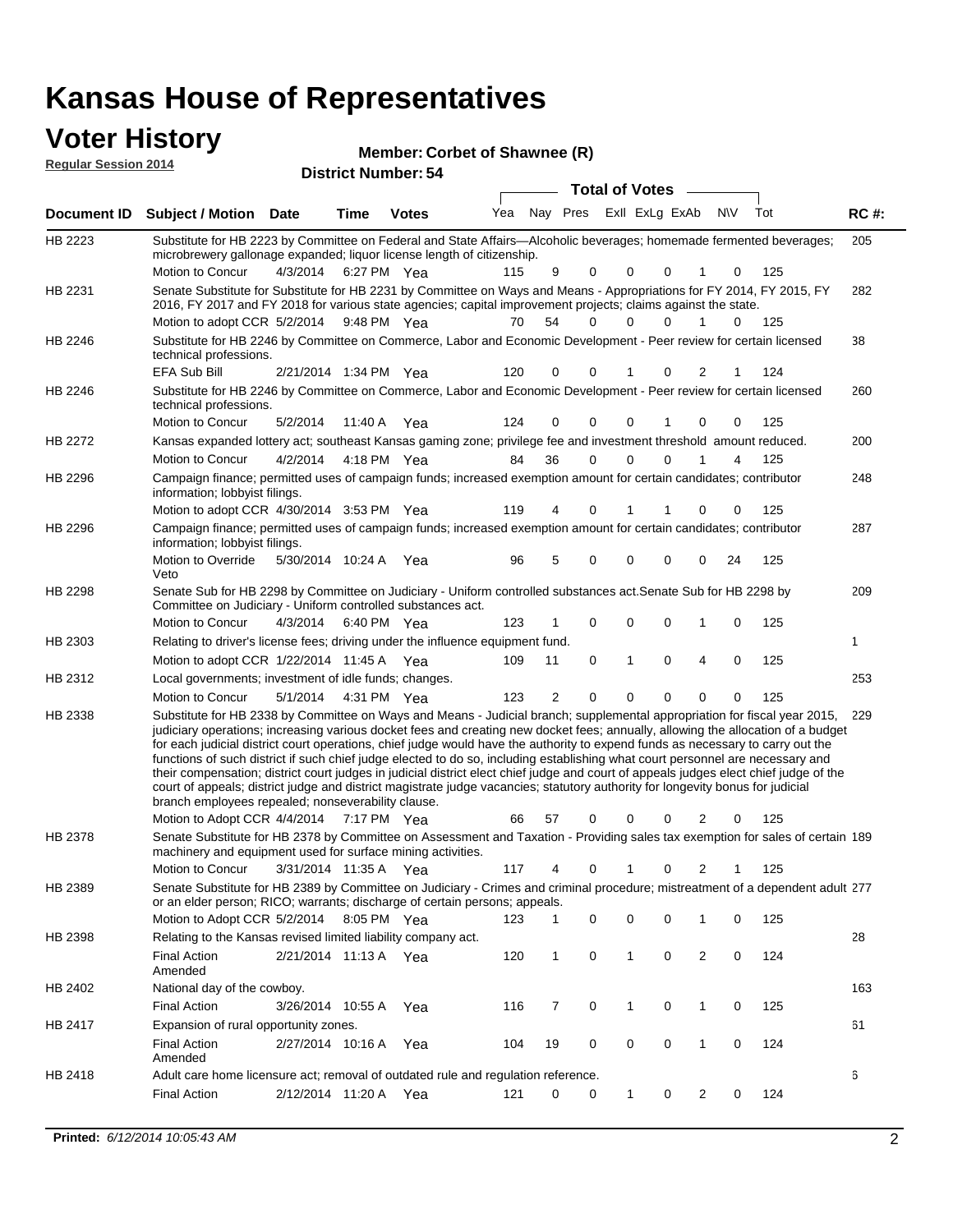### **Voter History**

**Regular Session 2014**

#### **Member: Corbet of Shawnee (R)**

|                    |                                                                                                                                                                                                                                                                                                                                                      |                       |             | DISTRICT MAILINGLESH |     |          |          |   | <b>Total of Votes</b> | $\sim$         |              |     |                |
|--------------------|------------------------------------------------------------------------------------------------------------------------------------------------------------------------------------------------------------------------------------------------------------------------------------------------------------------------------------------------------|-----------------------|-------------|----------------------|-----|----------|----------|---|-----------------------|----------------|--------------|-----|----------------|
| <b>Document ID</b> | <b>Subject / Motion</b>                                                                                                                                                                                                                                                                                                                              | Date                  | Time        | <b>Votes</b>         | Yea |          | Nay Pres |   | Exll ExLg ExAb        |                | <b>NV</b>    | Tot | <b>RC#:</b>    |
| HB 2418            | Kansas department for aging and disability services; adult care homes                                                                                                                                                                                                                                                                                |                       |             |                      |     |          |          |   |                       |                |              |     | 221            |
|                    | Motion to Concur                                                                                                                                                                                                                                                                                                                                     | 4/4/2014              | 11:49 A     | Yea                  | 122 | 0        | 0        | 1 | 1                     | 1              | 0            | 125 |                |
| HB 2419            | City annexation; fire district territory; detachment.                                                                                                                                                                                                                                                                                                |                       |             |                      |     |          |          |   |                       |                |              |     | 120            |
|                    | <b>Final Action</b>                                                                                                                                                                                                                                                                                                                                  | 3/17/2014 11:19 A Yea |             |                      | 122 | 0        | 0        | 0 | 0                     | 2              | $\mathbf{1}$ | 125 |                |
| HB 2419            | City annexation; fire district territory; detachment.                                                                                                                                                                                                                                                                                                |                       |             |                      |     |          |          |   |                       |                |              |     | 196            |
|                    | Motion to Concur                                                                                                                                                                                                                                                                                                                                     | 4/2/2014              | 10:32 A Yea |                      | 122 | 0        | 0        | 0 | 0                     | 2              | $\mathbf{1}$ | 125 |                |
| HB 2420            | School crossing guards.                                                                                                                                                                                                                                                                                                                              |                       |             |                      |     |          |          |   |                       |                |              |     | 5              |
|                    | <b>Final Action</b><br>Amended                                                                                                                                                                                                                                                                                                                       | 2/10/2014 11:12 A     |             | Yea                  | 118 | 0        | 0        | 3 | 1                     | $\overline{2}$ | 0            | 124 |                |
| HB 2420            | School crossing guards.                                                                                                                                                                                                                                                                                                                              |                       |             |                      |     |          |          |   |                       |                |              |     | 197            |
|                    | Motion to Concur                                                                                                                                                                                                                                                                                                                                     | 4/2/2014              | 10:34 A     | Yea                  | 123 | 0        | 0        | 0 | 0                     | 2              | 0            | 125 |                |
| HB 2422            | Defining watercraft for purposes of taxation.                                                                                                                                                                                                                                                                                                        |                       |             |                      |     |          |          |   |                       |                |              |     | 14             |
|                    | <b>Final Action</b><br>Amended                                                                                                                                                                                                                                                                                                                       | 2/14/2014 11:13 A     |             | Yea                  | 118 | 0        | 0        | 2 | $\mathbf 0$           | 4              | 0            | 124 |                |
| HB 2424            | Robert G. (Bob) Bethell interchange.                                                                                                                                                                                                                                                                                                                 |                       |             |                      |     |          |          |   |                       |                |              |     | 85             |
|                    | <b>EFA Sub Bill</b>                                                                                                                                                                                                                                                                                                                                  | 2/27/2014 4:03 PM Yea |             |                      | 119 | 4        | 0        | 0 | 0                     | 1              | 0            | 124 |                |
| HB 2424            | Substitute for HB 2424 by Committee on Transportation - Designating the Robert G. (Bob) Bethell interchange; the SGT David 190<br>Enzbrenner memorial highway; t the Pack S Clair highway; the ancient Indian traders trail; the Harper county veterans<br>memorial highway; the Bonnie Huy memorial highway; the Bonnie Sharp memorial interchange. |                       |             |                      |     |          |          |   |                       |                |              |     |                |
|                    | Motion to Concur                                                                                                                                                                                                                                                                                                                                     | 3/31/2014 11:37 A Yea |             |                      | 117 | 3        | $\Omega$ | 1 | 0                     | 2              | 2            | 125 |                |
| HB 2429            | Making the water conservation program part of and supplemental to the Kansas water appropriation act.                                                                                                                                                                                                                                                |                       |             |                      |     |          |          |   |                       |                |              |     | $\overline{7}$ |
|                    | <b>Final Action</b><br>Amended                                                                                                                                                                                                                                                                                                                       | 2/12/2014 11:22 A Yea |             |                      | 121 | $\Omega$ | 0        | 1 | $\Omega$              | 2              | 0            | 124 |                |
| HB 2430            | Promoting employment across Kansas act; benefits.                                                                                                                                                                                                                                                                                                    |                       |             |                      |     |          |          |   |                       |                |              |     | 90             |
|                    | <b>EFA Sub Bill</b>                                                                                                                                                                                                                                                                                                                                  | 2/27/2014 4:08 PM Yea |             |                      | 110 | 13       | 0        | 0 | 0                     | 1              | 0            | 124 |                |
| HB 2430            | Substitute for HB 2430 by Committee on Commerce, Labor and Economic Development - Promoting employment across                                                                                                                                                                                                                                        |                       |             |                      |     |          |          |   |                       |                |              |     | 278            |
|                    | Kansas act; benefits.<br>Motion to adopt CCR 5/2/2014                                                                                                                                                                                                                                                                                                |                       | 8:09 PM Yea |                      | 114 | 10       | 0        | 0 | 0                     | 1              | 0            | 125 |                |
| HB 2433            | Relating to the Kansas uniform securities act.                                                                                                                                                                                                                                                                                                       |                       |             |                      |     |          |          |   |                       |                |              |     | 62             |
|                    | <b>Final Action</b><br>Amended                                                                                                                                                                                                                                                                                                                       | 2/27/2014 10:17 A Yea |             |                      | 123 | 0        | 0        | 0 | $\mathbf 0$           | 1              | 0            | 124 |                |
| HB 2433            | Relating to the Kansas uniform securities act.                                                                                                                                                                                                                                                                                                       |                       |             |                      |     |          |          |   |                       |                |              |     | 243            |
|                    | Motion to adopt CCR 4/30/2014 3:27 PM Yea                                                                                                                                                                                                                                                                                                            |                       |             |                      | 123 | $\Omega$ | 0        | 1 | 1                     | 0              | 0            | 125 |                |
| HB 2436            | Substitute for HB 2436 by Committee on Vision 2020 - Boards of cosmetology and barbering; agreements on inspectors of<br>dual-licensed facilities.                                                                                                                                                                                                   |                       |             |                      |     |          |          |   |                       |                |              |     | 19             |
|                    | Final Action Sub Bill 2/19/2014 11:32 A                                                                                                                                                                                                                                                                                                              |                       |             | Yea                  | 122 | O        | 0        | 0 | 0                     | 2              | 0            | 124 |                |
| HB 2436            | Substitute for HB 2436 by Committee on Vision 2020 - Boards of cosmetology and barbering; agreements on inspectors of<br>dual-licensed facilities.                                                                                                                                                                                                   |                       |             |                      |     |          |          |   |                       |                |              |     | 206            |
|                    | <b>Motion to Concur</b>                                                                                                                                                                                                                                                                                                                              | 4/3/2014              | 6:30 PM Yea |                      | 117 | 7        | 0        | 0 | 0                     | 1              | 0            | 125 |                |
| HB 2440            | Emerging industry investment act; treatment of certain bioscience companies.                                                                                                                                                                                                                                                                         |                       |             |                      |     |          |          |   |                       |                |              |     | 39             |
|                    | <b>Emergency Final</b><br>Action                                                                                                                                                                                                                                                                                                                     | 2/21/2014 1:36 PM Yea |             |                      | 116 | 4        | 0        | 1 | 0                     | 2              | $\mathbf{1}$ | 124 |                |
| HB 2442            | Escalating penalties for repeat felony evade and elude cases.                                                                                                                                                                                                                                                                                        |                       |             |                      |     |          |          |   |                       |                |              |     | 107            |
|                    | EFA Sub Bill                                                                                                                                                                                                                                                                                                                                         | 2/27/2014 4:32 PM Yea |             |                      | 111 | 12       | 0        | 0 | 0                     | $\mathbf{1}$   | 0            | 124 |                |
| HB 2444            | Spendthrift trusts.                                                                                                                                                                                                                                                                                                                                  |                       |             |                      |     |          |          |   |                       |                |              |     | 36             |
|                    | <b>Emergency Final</b><br><b>Action Amend</b>                                                                                                                                                                                                                                                                                                        | 2/21/2014 1:32 PM Yea |             |                      | 120 | 0        | 0        | 1 | 0                     | $\overline{2}$ | $\mathbf{1}$ | 124 |                |
| HB 2444            | Spendthrift trusts.                                                                                                                                                                                                                                                                                                                                  |                       |             |                      |     |          |          |   |                       |                |              |     | 198            |
|                    | Motion to Concur                                                                                                                                                                                                                                                                                                                                     | 4/2/2014              | 10:37 A Yea |                      | 123 | 0        | 0        | 0 | 0                     | $\overline{2}$ | 0            | 125 |                |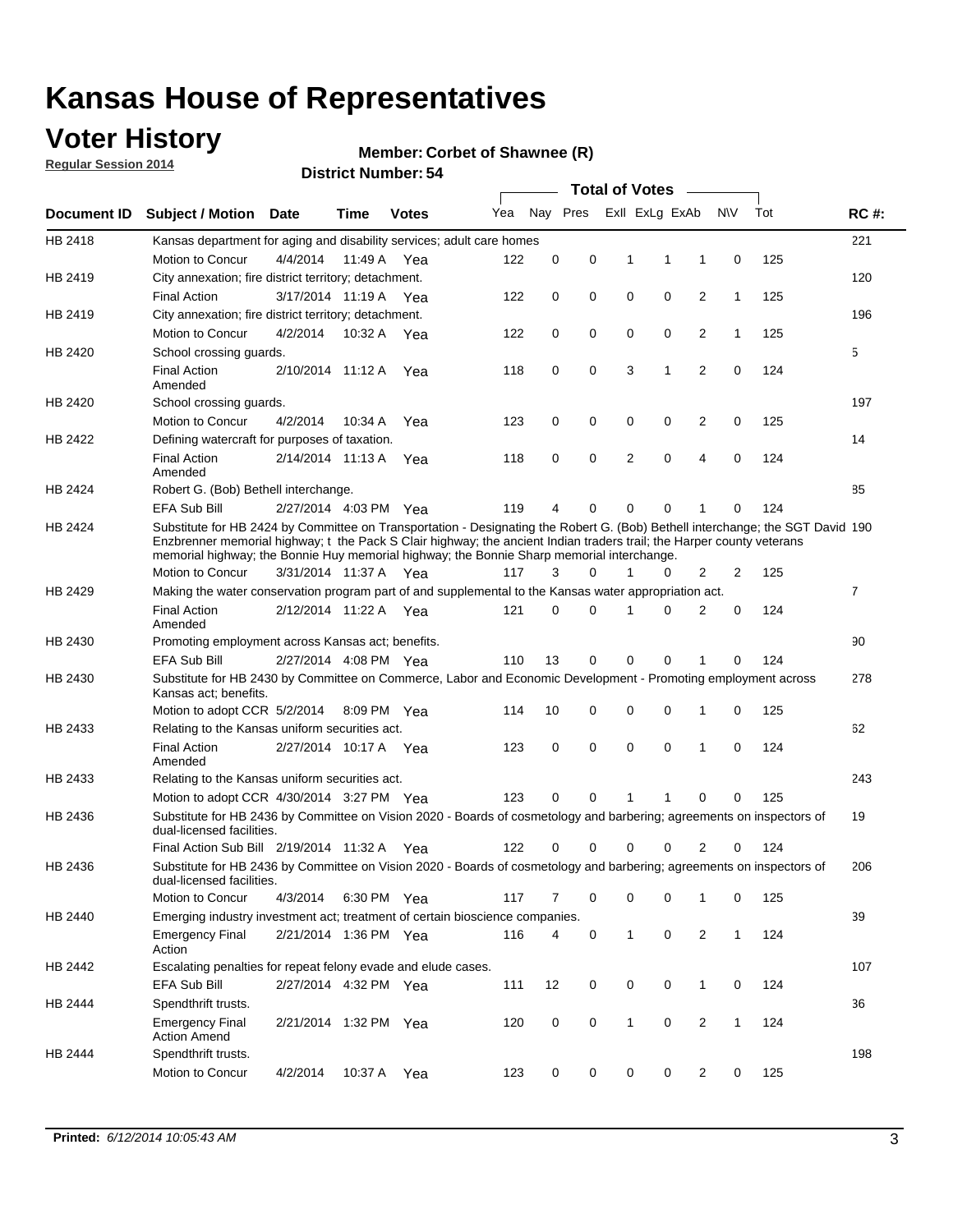#### **Voter History Regular Session 2014**

| Member: Corbet of Shawnee (R) |  |
|-------------------------------|--|
|-------------------------------|--|

| <b>District Number: 54</b> |  |
|----------------------------|--|
|                            |  |

|         |                                                                                                                                                                                                                                                                                                                                 | <b>Total of Votes</b> |      |              |     |    |             |  |                |             |                |             |     |             |
|---------|---------------------------------------------------------------------------------------------------------------------------------------------------------------------------------------------------------------------------------------------------------------------------------------------------------------------------------|-----------------------|------|--------------|-----|----|-------------|--|----------------|-------------|----------------|-------------|-----|-------------|
|         | Document ID Subject / Motion Date                                                                                                                                                                                                                                                                                               |                       | Time | <b>Votes</b> | Yea |    | Nay Pres    |  | Exll ExLg ExAb |             |                | <b>NV</b>   | Tot | <b>RC#:</b> |
| HB 2445 | Allowing for criminal discovery materials to be provided to defendant or defendant's counsel.                                                                                                                                                                                                                                   |                       |      |              |     |    |             |  |                |             |                |             |     | 63          |
|         | <b>Final Action</b><br>Amended                                                                                                                                                                                                                                                                                                  | 2/27/2014 10:19 A Yea |      |              | 123 | 0  | 0           |  | $\mathbf 0$    | $\mathbf 0$ | 1              | 0           | 124 |             |
| HB 2446 | District courts; court trustee operations fund. judicial process; concerning sentencing dispositions, probation and postrelease<br>supervision; concerning expungement of driving under the influence and criminal refusal convictions; concerning trials,<br>conduct of jury after case is submitted.                          |                       |      |              |     |    |             |  |                |             |                |             |     | 8           |
|         | <b>Final Action</b>                                                                                                                                                                                                                                                                                                             | 2/12/2014 11:23 A Yea |      |              | 121 | 0  | 0           |  |                | 0           | 2              | 0           | 124 |             |
| HB 2446 | Senate Substitute for HB 2446 by Committee on Judiciary - Courts; allocating moneys from driver's license fees to judicial<br>branch nonjudicial salary adjustment fund; allowing chief justice to authorize expenditures from court trustee operations fund in<br>certain judicial districts; time limits for court decisions. |                       |      |              |     |    |             |  |                |             |                |             |     | 239         |
|         | Motion to adopt CCR 4/30/2014 3:01 PM Yea                                                                                                                                                                                                                                                                                       |                       |      |              | 121 | 2  | 0           |  | 1              | 1           | 0              | 0           | 125 |             |
| HB 2447 | Real property; trespass and liability.                                                                                                                                                                                                                                                                                          |                       |      |              |     |    |             |  |                |             |                |             |     | 29          |
|         | <b>Final Action</b><br>Amended                                                                                                                                                                                                                                                                                                  | 2/21/2014 11:14 A Yea |      |              | 119 | 2  | $\mathbf 0$ |  | $\mathbf 1$    | $\mathbf 0$ | 2              | 0           | 124 |             |
| HB 2447 | Real property; trespass and liability.                                                                                                                                                                                                                                                                                          |                       |      |              |     |    |             |  |                |             |                |             |     | 202         |
|         | Motion to Adopt CCR 4/3/2014                                                                                                                                                                                                                                                                                                    |                       |      | 6:10 PM Yea  | 122 | 2  | $\mathbf 0$ |  | $\mathbf 0$    | $\mathbf 0$ | 1              | 0           | 125 |             |
| HB 2448 | Interference with judicial process.                                                                                                                                                                                                                                                                                             |                       |      |              |     |    |             |  |                |             |                |             |     | 30          |
|         | <b>Final Action</b>                                                                                                                                                                                                                                                                                                             | 2/21/2014 11:16 A Yea |      |              | 121 | 0  | 0           |  | $\mathbf 1$    | 0           | $\overline{2}$ | 0           | 124 |             |
| HB 2448 | Senate Substitute for HB 2448 by Committee on Judiciary - Updating provisions relating to the Kansas bureau of<br>investigation's DNA database; amending the crime of interference with                                                                                                                                         |                       |      |              |     |    |             |  |                |             |                |             |     | 240         |
|         | Motion to adopt CCR 4/30/2014 3:10 PM Nav                                                                                                                                                                                                                                                                                       |                       |      |              | 116 | 7  | 0           |  | 1              | 1           | 0              | 0           | 125 |             |
| HB 2451 | Electric utilities; creating the electric highway fee.                                                                                                                                                                                                                                                                          |                       |      |              |     |    |             |  |                |             |                |             |     | 96          |
|         | <b>EFA Sub Bill</b>                                                                                                                                                                                                                                                                                                             | 2/27/2014 4:18 PM Nay |      |              | 64  | 59 | 0           |  | $\mathbf 0$    | 0           | 1              | 0           | 124 |             |
| HB 2451 | Substitute for HB 2451 by Committee on Transportation - Increasing registration fees for electric vehicles.                                                                                                                                                                                                                     |                       |      |              |     |    |             |  |                |             |                |             |     | 207         |
|         | Motion to Concur                                                                                                                                                                                                                                                                                                                | 4/3/2014              |      | 6:34 PM Yea  | 94  | 30 | 0           |  | $\Omega$       | 0           |                | 0           | 125 |             |
| HB 2452 | Substitute for HB 2452 by Committee on Transportation - Distinctive license plates; donate life, disabled veterans, rotary<br>international, Kansas horse council.                                                                                                                                                              |                       |      |              |     |    |             |  |                |             |                |             |     | 41          |
|         | <b>EFA Sub Bill</b>                                                                                                                                                                                                                                                                                                             | 2/21/2014 1:39 PM Yea |      |              | 120 | 0  | 0           |  |                | 0           | 2              | 1           | 124 |             |
| HB 2452 | Substitute for HB 2452 by Committee on Transportation - Distinctive license plates; donate life, disabled veterans, rotary<br>international, Kansas horse council, motorcycles.                                                                                                                                                 |                       |      |              |     |    |             |  |                |             |                |             |     | 208         |
|         | Motion to Concur                                                                                                                                                                                                                                                                                                                | 4/3/2014              |      | 6:37 PM Yea  | 123 | 1  | $\mathbf 0$ |  | $\mathbf 0$    | 0           | 1              | 0           | 125 |             |
| HB 2453 | Protecting religious freedom regarding marriage.                                                                                                                                                                                                                                                                                |                       |      |              |     |    |             |  |                |             |                |             |     | 9           |
|         | <b>Final Action</b><br>Amended                                                                                                                                                                                                                                                                                                  | 2/12/2014 11:28 A Yea |      |              | 72  | 49 | $\mathbf 0$ |  | $\overline{1}$ | $\Omega$    | 2              | 0           | 124 |             |
| HB 2455 | Property tax exemption for certain utility systems located on military installation.                                                                                                                                                                                                                                            |                       |      |              |     |    |             |  |                |             |                |             |     | 108         |
|         | <b>Emergency Final</b><br><b>Action Amend</b>                                                                                                                                                                                                                                                                                   | 3/6/2014              |      | 11:23 A Yea  | 119 | 1  | 0           |  | $\overline{2}$ | 1           | 2              | 0           | 125 |             |
| HB 2456 | Property taxation; defining commercial and industrial machinery and equipment; motor vehicles, members of military service<br>and active guard and reservists.                                                                                                                                                                  |                       |      |              |     |    |             |  |                |             |                |             |     | 49          |
|         | <b>Final Action</b><br>Amended                                                                                                                                                                                                                                                                                                  | 2/26/2014 11:32 A Yea |      |              | 100 | 23 | 0           |  | 0              | 0           | 1              | 0           | 124 |             |
| HB 2463 | Creating civil liability for acts of terrorism; forfeiture of property related to violations of certain criminal acts.                                                                                                                                                                                                          |                       |      |              |     |    |             |  |                |             |                |             |     | 50          |
|         | <b>Final Action</b><br>Amended                                                                                                                                                                                                                                                                                                  | 2/26/2014 11:33 A Yea |      |              | 123 | 0  | $\mathbf 0$ |  | $\mathbf 0$    | $\mathbf 0$ | $\mathbf{1}$   | $\mathbf 0$ | 124 |             |
| HB 2463 | Creating civil liability for acts of terrorism; forfeiture of property related to violations of certain criminal acts.                                                                                                                                                                                                          |                       |      |              |     |    |             |  |                |             |                |             |     | 194         |
|         | Motion to Concur                                                                                                                                                                                                                                                                                                                | 4/1/2014              |      | 10:46 A Yea  | 123 | 0  | $\mathbf 0$ |  | 1              | 0           | 1              | 0           | 125 |             |
| HB 2464 | Allowing banks, trust companies and savings and loans to claim the expensing deduction for privilege tax filers under the<br>Kansas income tax act.                                                                                                                                                                             |                       |      |              |     |    |             |  |                |             |                |             |     | 15          |
|         | <b>Final Action</b><br>Amended                                                                                                                                                                                                                                                                                                  | 2/14/2014 11:14 A Yea |      |              | 118 | 0  | 0           |  | 2              | 0           | 4              | 0           | 124 |             |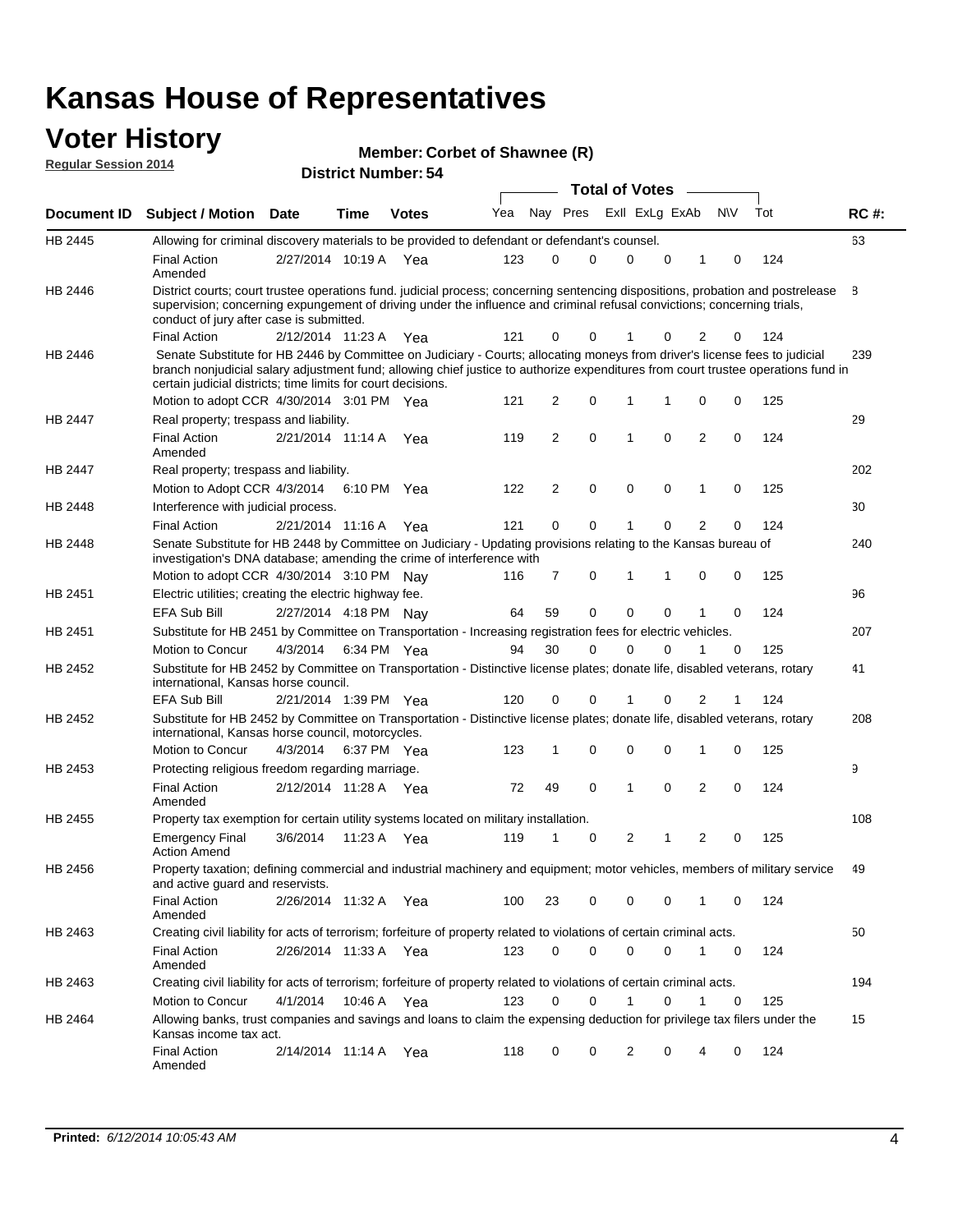### **Voter History**

**Regular Session 2014**

#### **Member: Corbet of Shawnee (R)**

|                |                                                                                                                                                                             |                       |         |              |     |                |          | <b>Total of Votes</b> |                |                |             |     |             |
|----------------|-----------------------------------------------------------------------------------------------------------------------------------------------------------------------------|-----------------------|---------|--------------|-----|----------------|----------|-----------------------|----------------|----------------|-------------|-----|-------------|
|                | Document ID Subject / Motion                                                                                                                                                | <b>Date</b>           | Time    | <b>Votes</b> | Yea | Nay Pres       |          |                       | Exll ExLg ExAb |                | <b>NV</b>   | Tot | <b>RC#:</b> |
| HB 2466        | Relating to administrative procedure; judicial review.                                                                                                                      |                       |         |              |     |                |          |                       |                |                |             |     | 37          |
|                | <b>Emergency Final</b><br><b>Action Amend</b>                                                                                                                               | 2/21/2014 1:33 PM Yea |         |              | 118 | $\overline{2}$ | 0        | 1                     | $\mathbf 0$    | 2              | 1           | 124 |             |
| <b>HB 2470</b> | Purchasing authority for certain insurance by the state board of regents for state educational institutions.                                                                |                       |         |              |     |                |          |                       |                |                |             |     | 16          |
|                | <b>Final Action</b>                                                                                                                                                         | 2/17/2014 11:20 A Yea |         |              | 120 | 0              | 0        | 3                     | 0              | 1              | $\mathbf 0$ | 124 |             |
| HB 2475        | Personal financial literacy program as a requirement for high school graduation.                                                                                            |                       |         |              |     |                |          |                       |                |                |             |     | 126         |
|                | <b>Final Action</b><br>Amended                                                                                                                                              | 3/19/2014 11:22 A Yea |         |              | 110 | 12             | 0        | 0                     | 1              | 2              | 0           | 125 |             |
| HB 2478        | Venue for crimes committed with an electronic device.                                                                                                                       |                       |         |              |     |                |          |                       |                |                |             |     | 51          |
|                | <b>Final Action</b>                                                                                                                                                         | 2/26/2014 11:34 A     |         | Yea          | 123 | 0              | 0        | $\Omega$              | $\mathbf 0$    | 1              | 0           | 124 |             |
| HB 2479        | Removing 2015 sunset provision from law requiring ignition interlock device after first test failure or alcohol or drug-related<br>conviction.                              |                       |         |              |     |                |          |                       |                |                |             |     | 115         |
|                | <b>Final Action</b><br>Amended                                                                                                                                              | 3/14/2014 11:14 A     |         | Yea          | 117 | 0              | 0        | $\overline{2}$        | 1              | 4              | 1           | 125 |             |
| HB 2479        | Removing 2015 sunset provision from law requiring ignition interlock device after first test failure or alcohol or drug-related<br>conviction.                              |                       |         |              |     |                |          |                       |                |                |             |     | 210         |
|                | Motion to Concur                                                                                                                                                            | 4/3/2014              |         | 6:47 PM Yea  | 122 | $\overline{2}$ | 0        | $\mathbf 0$           | 0              | 1              | 0           | 125 |             |
| HB 2480        | Repealing the review of TeleKansas I.                                                                                                                                       |                       |         |              |     |                |          |                       |                |                |             |     | 64          |
|                | <b>Final Action</b><br>Amended                                                                                                                                              | 2/27/2014 10:20 A     |         | Yea          | 123 | 0              | 0        | $\mathbf 0$           | $\mathbf 0$    | 1              | 0           | 124 |             |
| HB 2480        | Repealing the review of TeleKansas I.                                                                                                                                       |                       |         |              |     |                |          |                       |                |                |             |     | 250         |
|                | <b>Motion to Concur</b>                                                                                                                                                     | 5/1/2014              |         | 1:54 PM Yea  | 123 | 1              | 0        | 0                     | 0              | 0              | 1           | 125 |             |
| HB 2482        | Authority of state corporation commission to intervene in court proceedings.                                                                                                |                       |         |              |     |                |          |                       |                |                |             |     | 65          |
|                | <b>Final Action</b><br>Amended                                                                                                                                              | 2/27/2014 10:21 A     |         | Yea          | 121 | 2              | 0        | 0                     | 0              | 1              | 0           | 124 |             |
| HB 2482        | Senate Substitute for HB 2482 by Committee on Utilities - Creating the energy efficiency investment act.                                                                    |                       |         |              |     |                |          |                       |                |                |             |     | 211         |
|                | Motion to Concur                                                                                                                                                            | 4/3/2014 7:02 PM Yea  |         |              | 99  | 25             | $\Omega$ | $\Omega$              | $\mathbf 0$    | 1              | 0           | 125 |             |
| HB 2487        | Construction of electric transmission lines and certificates of public convenience and necessity.                                                                           |                       |         |              |     |                |          |                       |                |                |             |     | 66          |
|                | <b>Final Action</b><br>Amended                                                                                                                                              | 2/27/2014 10:22 A     |         | Yea          | 113 | 10             | 0        | 0                     | 0              | 1              | 0           | 124 |             |
| HB 2487        | Relating to the powers and duties of the state corporation commission; construction of electric transmission lines and<br>certificates of public convenience and necessity. |                       |         |              |     |                |          |                       |                |                |             |     | 254         |
|                | Sub motion to concur 5/1/2014                                                                                                                                               |                       |         | 4:36 PM Yea  | 117 | 8              | 0        | 0                     | 0              | 0              | 0           | 125 |             |
| HB 2488        | Kansas electric transmission authority and the purpose and composition of the authority.                                                                                    |                       |         |              |     |                |          |                       |                |                |             |     | 10          |
|                | <b>Final Action</b><br>Amended                                                                                                                                              | 2/12/2014 11:30 A     |         | Yea          | 108 | 13             | 0        | 1                     | 0              | 2              | 0           | 124 |             |
| <b>HB 2488</b> | Kansas electric transmission authority and the purpose and composition of the authority.                                                                                    |                       |         |              |     |                |          |                       |                |                |             |     | 158         |
|                | Motion to Concur                                                                                                                                                            | 3/25/2014 10:43 A     |         | Yea          | 107 | 15             | 0        | $\mathbf 1$           | 0              | 2              | 0           | 125 |             |
| HB 2489        | Legislative review of exceptions to disclosure of public records.                                                                                                           |                       |         |              |     |                |          |                       |                |                |             |     | 67          |
|                | <b>Final Action</b><br>Amended                                                                                                                                              | 2/27/2014 10:23 A Yea |         |              | 122 | $\mathbf{1}$   | 0        | 0                     | 0              | 1              | 0           | 124 |             |
| HB 2490        | Criminal procedure; conduct of jury after case is submitted.                                                                                                                |                       |         |              |     |                |          |                       |                |                |             |     | 31          |
|                | <b>Final Action</b><br>Amended                                                                                                                                              | 2/21/2014 11:17 A Yea |         |              | 121 | 0              | 0        | $\mathbf{1}$          | 0              | 2              | $\mathbf 0$ | 124 |             |
| HB 2490        | Capital murder; attempt; murder in the first degree; sentencing.                                                                                                            |                       |         |              |     |                |          |                       |                |                |             |     | 241         |
|                | Motion to adopt CCR 4/30/2014 3:16 PM Yea                                                                                                                                   |                       |         |              | 123 | 0              | 0        | 1                     | 1              | 0              | 0           | 125 |             |
| HB 2491        | Kansas tort claims act; attorney may appear in small claims action.                                                                                                         |                       |         |              |     |                |          |                       |                |                |             |     | 20          |
|                | <b>Final Action</b><br>Amended                                                                                                                                              | 2/19/2014 11:34 A Yea |         |              | 120 | 2              | 0        | 0                     | 0              | $\overline{2}$ | 0           | 124 |             |
| HB 2491        | Kansas tort claims act; attorney may appear in small claims action.                                                                                                         |                       |         |              |     |                |          |                       |                |                |             |     | 199         |
|                | Motion to Concur                                                                                                                                                            | 4/2/2014              | 10:40 A | Yea          | 121 | 2              | 0        | 0                     | 0              | $\overline{2}$ | 0           | 125 |             |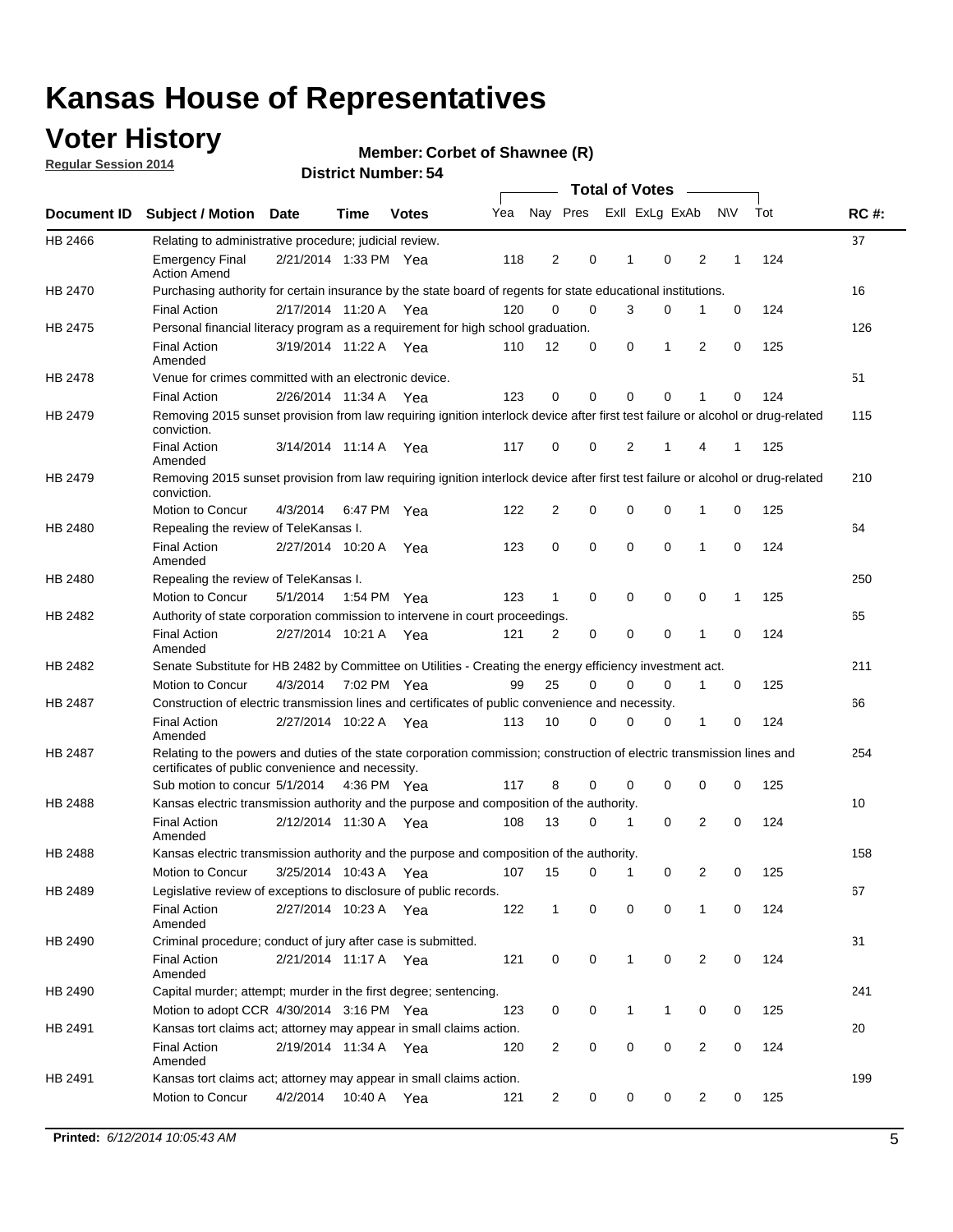### **Voter History**

**Regular Session 2014**

#### **Member: Corbet of Shawnee (R)**

|                |                                                                                                                                                                                                                                                        |                       |             | DISTRICT MAILINGLESH |     |          |          | Total of Votes –     |                |              |     |              |
|----------------|--------------------------------------------------------------------------------------------------------------------------------------------------------------------------------------------------------------------------------------------------------|-----------------------|-------------|----------------------|-----|----------|----------|----------------------|----------------|--------------|-----|--------------|
| Document ID    | <b>Subject / Motion Date</b>                                                                                                                                                                                                                           |                       | Time        | <b>Votes</b>         | Yea |          | Nay Pres | Exll ExLg ExAb       |                | N\V          | Tot | <b>RC#:</b>  |
| HB 2493        | Relating to surety regulation, appearance bonds and unlawful sexual relations.                                                                                                                                                                         |                       |             |                      |     |          |          |                      |                |              |     | 23           |
|                | <b>Final Action</b><br>Amended                                                                                                                                                                                                                         | 2/20/2014 11:14 A Yea |             |                      | 113 | 10       | 0        | 0<br>$\mathbf 0$     | $\mathbf 0$    | $\mathbf 1$  | 124 |              |
| HB 2495        | Concerning sentencing dispositions, probation and postrelease supervision.                                                                                                                                                                             |                       |             |                      |     |          |          |                      |                |              |     | 24           |
|                | <b>Final Action</b><br>Amended                                                                                                                                                                                                                         | 2/20/2014 11:17 A     |             | Yea                  | 122 | 1        | 0        | 0<br>0               | $\mathbf 0$    | -1           | 124 |              |
| HB 2501        | Human trafficking and related crimes; penalties for buying sexual relations; records and reporting by courts; staff secure facility 25<br>requirements.                                                                                                |                       |             |                      |     |          |          |                      |                |              |     |              |
|                | <b>Final Action</b><br>Amended                                                                                                                                                                                                                         | 2/20/2014 11:18 A Yea |             |                      | 123 | 0        | $\Omega$ | 0<br>0               | $\mathbf 0$    | 1            | 124 |              |
| HB 2502        | Allowing victim notification on status change of person confined.                                                                                                                                                                                      |                       |             |                      |     |          |          |                      |                |              |     | 26           |
|                | <b>Final Action</b>                                                                                                                                                                                                                                    | 2/20/2014 11:20 A Yea |             |                      | 123 | 0        | 0        | 0<br>0               | $\mathbf 0$    |              | 124 |              |
| HB 2503        | Substitute for HB 2503 by Committee on Federal and State Affairs -- Carrying of concealed handguns by law enforcement<br>officers.                                                                                                                     |                       |             |                      |     |          |          |                      |                |              |     | 230          |
|                | Final Action Sub Bill 4/5/2014                                                                                                                                                                                                                         |                       | 10:22A      | Yea                  | 119 | 1        | 0        | 0<br>0               |                |              | 125 |              |
| <b>HB 2504</b> | Repealing outdated provisions relating to the purchase of certain real estate by the department of corrections.                                                                                                                                        |                       |             |                      |     |          |          |                      |                |              |     | 18           |
|                | <b>Final Action</b>                                                                                                                                                                                                                                    | 2/19/2014 11:31 A     |             | Yea                  | 122 | $\Omega$ | $\Omega$ | 0<br>0               | $\overline{2}$ | 0            | 124 |              |
| HB 2506        | Repealing K.S.A. 72-60b03, the effective date of the midwestern higher education compact act.                                                                                                                                                          |                       |             |                      |     |          |          |                      |                |              |     | 52           |
|                | <b>Final Action</b>                                                                                                                                                                                                                                    | 2/26/2014 11:35 A Yea |             |                      | 122 | 1        | 0        | 0<br>0               | 1              | 0            | 124 |              |
| HB 2506        | Senate Substitute for HB 2506 by Committee on Ways and Means - Education; appropriations for FY 2014 and FY 2015 for<br>various state agencies; amendments concerning postsecondary education; amendments to provisions relating to school<br>finance. |                       |             |                      |     |          |          |                      |                |              |     | 238          |
|                | Motion to Adopt CCR 4/6/2014                                                                                                                                                                                                                           |                       | 9:45 PM Yea |                      | 63  | 57       | 0        | 0<br>0               | 4              | $\mathbf{1}$ | 125 |              |
| HB 2509        | Emergency medical services amendments.                                                                                                                                                                                                                 |                       |             |                      |     |          |          |                      |                |              |     | 101          |
|                | <b>Emergency Final</b><br><b>Action Amend</b>                                                                                                                                                                                                          | 2/27/2014 4:24 PM Yea |             |                      | 123 | 0        | $\Omega$ | $\Omega$<br>$\Omega$ | $\mathbf{1}$   | $\Omega$     | 124 |              |
| HB 2510        | Pharmacists and pharmacies; pharmacy technicians; registration and grounds for denial of registration.                                                                                                                                                 |                       |             |                      |     |          |          |                      |                |              |     | 84           |
|                | <b>Emergency Final</b><br>Action                                                                                                                                                                                                                       | 2/27/2014 4:01 PM Yea |             |                      | 71  | 52       | $\Omega$ | 0<br>0               | 1              | 0            | 124 |              |
| HB 2511        | Liability for property tax on personal property; sale or abandonment of personal property.                                                                                                                                                             |                       |             |                      |     |          |          |                      |                |              |     | 27           |
|                | <b>Final Action</b>                                                                                                                                                                                                                                    | 2/20/2014 11:21 A Yea |             |                      | 123 | $\Omega$ | 0        | 0<br>0               | 1              | 0            | 124 |              |
| HB 2514        | Exemption for Federal Home Loan Bank in certain insolvency proceedings involving insurance companies.                                                                                                                                                  |                       |             |                      |     |          |          |                      |                |              |     | $\mathbf{2}$ |
|                | <b>Final Action</b>                                                                                                                                                                                                                                    | 2/10/2014 11:08 A     |             | Yea                  | 118 | $\Omega$ | $\Omega$ | 3<br>1               | 2              | 0            | 124 |              |
| HB 2515        | Insurance; confidentiality of work papers from analysis of analysis of financial regulation or market regulation of insurance<br>company or affiliates.                                                                                                |                       |             |                      |     |          |          |                      |                |              |     | 82           |
|                | <b>Emergency Final</b><br>Action                                                                                                                                                                                                                       | 2/27/2014 3:58 PM Yea |             |                      | 123 | 0        | 0        | 0<br>0               | -1             | $\Omega$     | 124 |              |
| HB 2515        | Updating statutory references and making corresponding changes due to Executive Reorganization Order No. 41.                                                                                                                                           |                       |             |                      |     |          |          |                      |                |              |     | 269          |
|                | Motion to Adopt CCR 5/2/2014 3:31 PM Yea                                                                                                                                                                                                               |                       |             |                      | 118 | 4        | 0        | 0<br>1               | 1              | 1            | 125 |              |
| HB 2516        | Amendments relating to health care provider liability insurance and to companies organized to provide such insurance.                                                                                                                                  |                       |             |                      |     |          |          |                      |                |              |     | 3            |
|                | <b>Final Action</b><br>Amended                                                                                                                                                                                                                         | 2/10/2014 11:10 A Yea |             |                      | 118 | 0        | 0        | 3<br>1               | 2              | 0            | 124 |              |
| HB 2516        | Amendments relating to health care provider liability insurance and to companies organized to provide such insurance.                                                                                                                                  |                       |             |                      |     |          |          |                      |                |              |     | 191          |
|                | Motion to Concur                                                                                                                                                                                                                                       | 3/31/2014 11:40 A Yea |             |                      | 121 | 0        | 0        | 1<br>0               | 2              | $\mathbf{1}$ | 125 |              |
| HB 2518        | Relating to ballot language statements.                                                                                                                                                                                                                |                       |             |                      |     |          |          |                      |                |              |     | 40           |
|                | <b>Emergency Final</b><br><b>Action Amend</b>                                                                                                                                                                                                          | 2/21/2014 1:37 PM Yea |             |                      | 116 | 4        | 0        | 1<br>0               | 2              | 1            | 124 |              |
| HB 2525        | Kansas money transmitter act concerning change of controlling interest and notification.                                                                                                                                                               |                       |             |                      |     |          |          |                      |                |              |     | 32           |
|                | <b>Final Action</b>                                                                                                                                                                                                                                    | 2/21/2014 11:18 A Yea |             |                      | 105 | 16       | 0        | 1<br>0               | 2              | 0            | 124 |              |
| HB 2525        | Kansas money transmitter act concerning change of controlling interest and notification.                                                                                                                                                               |                       |             |                      |     |          |          |                      |                |              |     | 252          |
|                | Motion to Concur                                                                                                                                                                                                                                       | 5/1/2014              | 1:59 PM Yea |                      | 112 | 13       | 0        | 0<br>0               | 0              | 0            | 125 |              |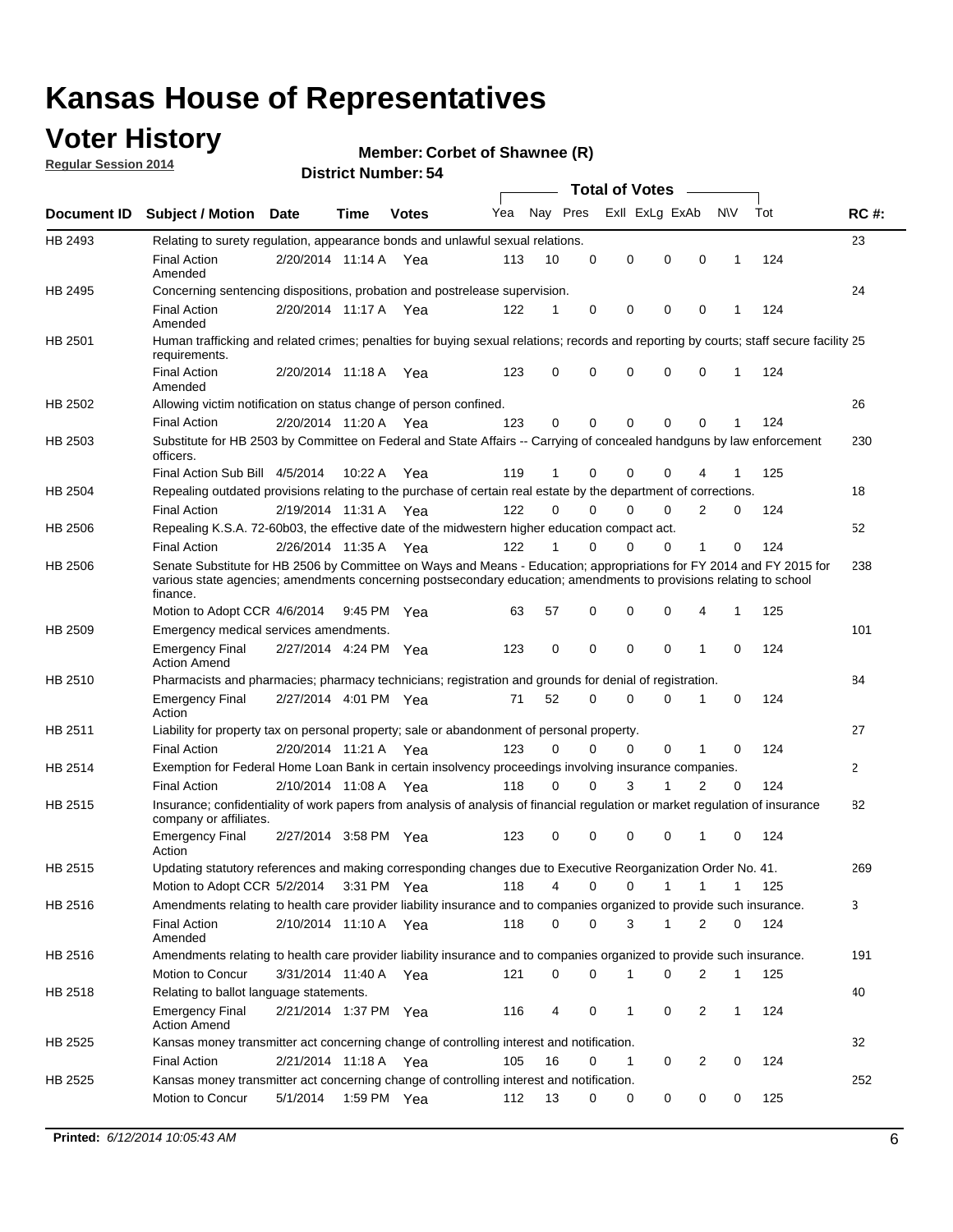#### **Voter History Regular Session 2014**

| Member: Corbet of Shawnee (R) |  |  |
|-------------------------------|--|--|
|-------------------------------|--|--|

|                |                                                                                                                                                                                                                                                                                                                                           |                       |             | די. וסעוווטנו ועוווסו |     |    |                         | <b>Total of Votes</b> |              |              |          |     |             |
|----------------|-------------------------------------------------------------------------------------------------------------------------------------------------------------------------------------------------------------------------------------------------------------------------------------------------------------------------------------------|-----------------------|-------------|-----------------------|-----|----|-------------------------|-----------------------|--------------|--------------|----------|-----|-------------|
| Document ID    | <b>Subject / Motion Date</b>                                                                                                                                                                                                                                                                                                              |                       | Time        | <b>Votes</b>          | Yea |    | Nay Pres Exll ExLg ExAb |                       |              | <b>NV</b>    |          | Tot | <b>RC#:</b> |
| HB 2533        | Changing interest credit amounts, member distributions upon termination or death and retirement annuities under the KPERS 42<br>Act of 2015.                                                                                                                                                                                              |                       |             |                       |     |    |                         |                       |              |              |          |     |             |
|                | <b>Emergency Final</b><br><b>Action Amend</b>                                                                                                                                                                                                                                                                                             | 2/21/2014 1:40 PM Yea |             |                       | 94  | 26 | 0                       | 1                     | 0            | 2            | 1        | 124 |             |
| HB 2537        | Eliminating font size and type requirement for disclosure statements contained in insurance contracts and explanatory<br>materials printed in any language other than English.                                                                                                                                                            |                       |             |                       |     |    |                         |                       |              |              |          |     | 81          |
|                | <b>Emergency Final</b><br>Action                                                                                                                                                                                                                                                                                                          | 2/27/2014 3:56 PM Yea |             |                       | 119 | 4  | 0                       | 0                     | 0            | 1            | 0        | 124 |             |
| HB 2537        | Insurance; eliminating font and type requirements for certain non-English insurance documents; confidentiality of certain<br>documents; continuation of health insurance for spouse and children of certain emergency personnel and employees of the<br>department of corrections; purchase of certain insurance by the state fair board. |                       |             |                       |     |    |                         |                       |              |              |          |     | 249         |
|                | Motion to adopt CCR 4/30/2014 3:58 PM Yea                                                                                                                                                                                                                                                                                                 |                       |             |                       | 122 | 0  | 0                       | 1                     | -1           | 0            | 1        | 125 |             |
| HB 2538        | Giving landowner right of first refusal for antlers of deer illegally shot on landowner's property.                                                                                                                                                                                                                                       |                       |             |                       |     |    |                         |                       |              |              |          |     | 102         |
|                | <b>Emergency Final</b><br><b>Action Amend</b>                                                                                                                                                                                                                                                                                             | 2/27/2014 4:26 PM Yea |             |                       | 106 | 17 | 0                       | 0                     | 0            | 1            | 0        | 124 |             |
| HB 2541        | Substitute for HB2541 by Committee on Local Government—plastic bottles and containers; labeling; solid waste landfill<br>restrictions.                                                                                                                                                                                                    |                       |             |                       |     |    |                         |                       |              |              |          |     | 121         |
|                | Final Action Sub Bill 3/17/2014 11:21 A                                                                                                                                                                                                                                                                                                   |                       |             | Nav                   | 102 | 21 | 0                       | $\mathbf 0$           | 0            | 2            | 0        | 125 |             |
| HB 2542        | Property tax exemption for amateur-built aircraft.<br><b>Final Action</b>                                                                                                                                                                                                                                                                 | 3/13/2014 11:22 A Yea |             |                       | 116 | 4  | 0                       | 1                     | $\mathbf{1}$ | 2            | 1        | 125 | 112         |
| HB 2544        | Amended<br>Authorizing postsecondary educational institutions to enter into the state authorization reciprocity agreement to provide<br>distance education.                                                                                                                                                                               |                       |             |                       |     |    |                         |                       |              |              |          |     | 17          |
|                | <b>Final Action</b>                                                                                                                                                                                                                                                                                                                       | 2/17/2014 11:21 A Yea |             |                       | 120 | 0  | 0                       | 3                     | 0            | 1            | 0        | 124 |             |
| HB 2545        | Extending sunset date on certain agriculture fees from July 1, 2015, to July 1, 2019.                                                                                                                                                                                                                                                     |                       |             |                       |     |    |                         |                       |              |              |          |     | 68          |
|                | <b>Final Action</b><br>Amended                                                                                                                                                                                                                                                                                                            | 2/27/2014 10:25 A Yea |             |                       | 99  | 24 | 0                       | $\mathbf 0$           | $\Omega$     | 1            | $\Omega$ | 124 |             |
| <b>HB 2547</b> | Changing the map copy requirement in mining permit application.                                                                                                                                                                                                                                                                           |                       |             |                       |     |    |                         |                       |              |              |          |     | 53          |
|                | <b>Final Action</b>                                                                                                                                                                                                                                                                                                                       | 2/26/2014 11:36 A     |             | Yea                   | 123 | 0  | 0                       | 0                     | 0            | 1            | 0        | 124 |             |
| HB 2548        | Creating the water program management fund and transferring the air quality fee fund.                                                                                                                                                                                                                                                     |                       |             |                       |     |    |                         |                       |              |              |          |     | 46          |
|                | <b>Emergency Final</b><br>Action                                                                                                                                                                                                                                                                                                          | 2/21/2014 1:46 PM Yea |             |                       | 119 | 1  | 0                       | 1                     | 0            | 2            | 1        | 124 |             |
| HB 2549        | Allowing burial of hazardous waste on-site.                                                                                                                                                                                                                                                                                               |                       |             |                       |     |    |                         |                       |              |              |          |     | 54          |
|                | <b>Final Action</b>                                                                                                                                                                                                                                                                                                                       | 2/26/2014 11:38 A     |             | Yea                   | 123 | 0  | 0                       | 0                     | 0            | 1            | 0        | 124 |             |
| HB 2550        | Repeal of the atmospheric mercury deposition monitoring network.                                                                                                                                                                                                                                                                          |                       |             |                       |     |    |                         |                       |              |              |          |     | 33          |
|                | <b>Final Action</b>                                                                                                                                                                                                                                                                                                                       | 2/21/2014 11:20 A     |             | Yea                   | 92  | 29 | 0                       | 1                     | 0            | 2            | 0        | 124 |             |
| HB 2551        | Repealing regulation of PCB disposal facilities.                                                                                                                                                                                                                                                                                          |                       |             |                       |     |    |                         |                       |              |              |          |     | 47          |
|                | <b>Emergency Final</b><br>Action Amend                                                                                                                                                                                                                                                                                                    | 2/21/2014 1:47 PM Yea |             |                       | 100 | 20 | 0                       | 1                     | 0            | 2            | 1        | 124 |             |
| HB 2551        | Repealing the regulation of PCB disposal facilities; making changes to the atmospheric mercury deposition monitoring network 271<br>and the disposal of plastic bottles, containers and solid waste.                                                                                                                                      |                       |             |                       |     |    |                         |                       |              |              |          |     |             |
|                | Motion to Adopt CCR 5/2/2014                                                                                                                                                                                                                                                                                                              |                       | 3:45 PM Yea |                       | 105 | 17 | 0                       | $\mathbf 0$           | 1            | 1            | 1        | 125 |             |
| HB 2552        | Managed care organizations, prompt payment.                                                                                                                                                                                                                                                                                               |                       |             |                       |     |    |                         |                       |              |              |          |     | 69          |
|                | <b>Final Action</b><br>Amended                                                                                                                                                                                                                                                                                                            | 2/27/2014 10:26 A Yea |             |                       | 123 | 0  | 0                       | 0                     | 0            | 1            | 0        | 124 |             |
| HB 2552        | Kansas medical assistance program; managed care organizations; consent for expansion of certain medicaid services.                                                                                                                                                                                                                        |                       |             |                       |     |    |                         |                       |              |              |          |     | 225         |
|                | Motion to Concur                                                                                                                                                                                                                                                                                                                          | 4/4/2014              | 6:13 PM Yea |                       | 68  | 54 | 0                       | $\mathbf 0$           | 1            | 2            | 0        | 125 |             |
| HB 2553        | Health care compact.                                                                                                                                                                                                                                                                                                                      |                       |             |                       |     |    |                         |                       |              |              |          |     | 141         |
|                | <b>Final Action</b>                                                                                                                                                                                                                                                                                                                       | 3/24/2014 10:15 A Yea |             |                       | 74  | 48 | 0                       | 0                     | 0            | 3            | 0        | 125 |             |
| HB 2555        | Release of information in support of arrest warrants and search warrants.                                                                                                                                                                                                                                                                 |                       |             |                       |     |    |                         |                       |              |              |          |     | 86          |
|                | <b>Emergency Final</b><br><b>Action Amend</b>                                                                                                                                                                                                                                                                                             | 2/27/2014 4:04 PM Yea |             |                       | 113 | 10 | 0                       | 0                     | 0            | $\mathbf{1}$ | 0        | 124 |             |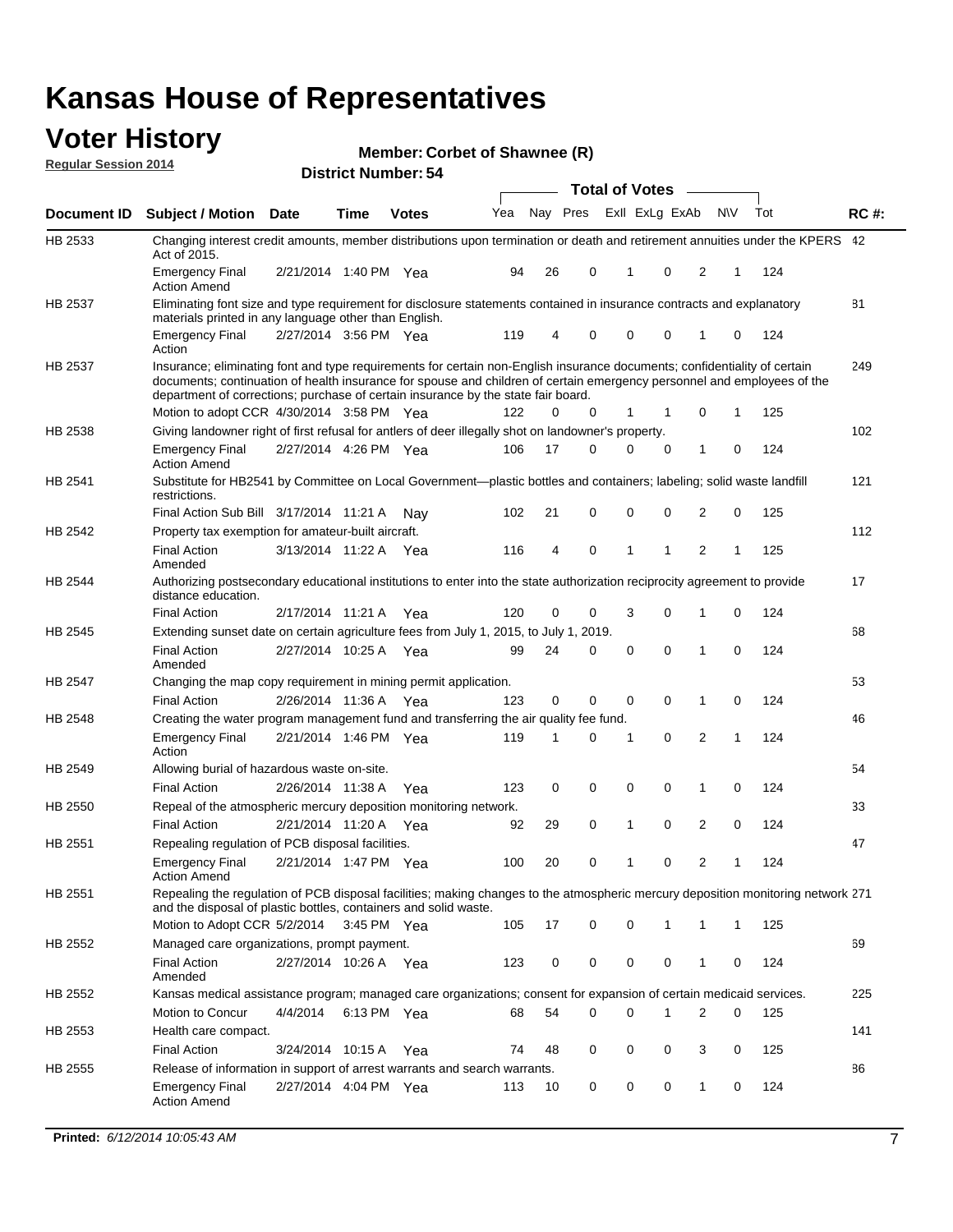### **Voter History**

**Regular Session 2014**

#### **Member: Corbet of Shawnee (R)**

|                |                                                                                                                                                                                                                                                                                                                                                           | <b>Total of Votes</b> |             |              |     |          |   |                |             |             |             |     |             |
|----------------|-----------------------------------------------------------------------------------------------------------------------------------------------------------------------------------------------------------------------------------------------------------------------------------------------------------------------------------------------------------|-----------------------|-------------|--------------|-----|----------|---|----------------|-------------|-------------|-------------|-----|-------------|
|                | Document ID Subject / Motion Date                                                                                                                                                                                                                                                                                                                         |                       | Time        | <b>Votes</b> | Yea | Nay Pres |   | Exll ExLg ExAb |             |             | <b>NV</b>   | Tot | <b>RC#:</b> |
| <b>HB 2557</b> | Changing penalties for certain taxpayers who file incorrect returns under Kansas income tax act.                                                                                                                                                                                                                                                          |                       |             |              |     |          |   |                |             |             |             |     | 21          |
|                | <b>Final Action</b><br>Amended                                                                                                                                                                                                                                                                                                                            | 2/19/2014 11:35 A     |             | Yea          | 122 | 0        | 0 | 0              | 0           | 2           | $\mathbf 0$ | 124 |             |
| HB 2561        | Licensure of pharmacists and registration of pharmacy interns by board of pharmacy.                                                                                                                                                                                                                                                                       |                       |             |              |     |          |   |                |             |             |             |     | 55          |
|                | <b>Final Action</b>                                                                                                                                                                                                                                                                                                                                       | 2/26/2014 11:39 A Yea |             |              | 105 | 18       | 0 | 0              | 0           | 1           | 0           | 124 |             |
| HB 2564        | Requiring 60-day wait before re-employment for retirement benefit eligibility.                                                                                                                                                                                                                                                                            |                       |             |              |     |          |   |                |             |             |             |     | 43          |
|                | <b>Emergency Final</b><br>Action                                                                                                                                                                                                                                                                                                                          | 2/21/2014 1:41 PM Yea |             |              | 120 | 0        | 0 | 1              | 0           | 2           | 1           | 124 |             |
| HB 2566        | Requiring court fee for forensic audio and video examination services.                                                                                                                                                                                                                                                                                    |                       |             |              |     |          |   |                |             |             |             |     | 93          |
|                | <b>Emergency Final</b><br>Action                                                                                                                                                                                                                                                                                                                          | 2/27/2014 4:12 PM Yea |             |              | 123 | 0        | 0 | 0              | $\mathbf 0$ | $\mathbf 1$ | 0           | 124 |             |
| HB 2568        | Domestic relations; Kansas family law code; child support guidelines.                                                                                                                                                                                                                                                                                     |                       |             |              |     |          |   |                |             |             |             |     | 70          |
|                | <b>Final Action</b><br>Amended                                                                                                                                                                                                                                                                                                                            | 2/27/2014 10:27 A     |             | Yea          | 123 | 0        | 0 | 0              | $\mathbf 0$ | 1           | 0           | 124 |             |
| HB 2568        | Domestic relations; Kansas family law code; child support guidelines.                                                                                                                                                                                                                                                                                     |                       |             |              |     |          |   |                |             |             |             |     | 268         |
|                | Motion to adopt CCR 5/2/2014                                                                                                                                                                                                                                                                                                                              |                       | 3:28 PM Yea |              | 123 | 0        | 0 | 0              | 1           | 1           | $\mathbf 0$ | 125 |             |
| HB 2576        | Employment security law; creation of "new employer rate."                                                                                                                                                                                                                                                                                                 |                       |             |              |     |          |   |                |             |             |             |     | 71          |
|                | <b>Final Action</b><br>Amended                                                                                                                                                                                                                                                                                                                            | 2/27/2014 10:28 A Yea |             |              | 123 | 0        | 0 | 0              | 0           | 1           | 0           | 124 |             |
| HB 2576        | Employment security law; creation of "new employer rate."                                                                                                                                                                                                                                                                                                 |                       |             |              |     |          |   |                |             |             |             |     | 159         |
|                | Motion to Concur                                                                                                                                                                                                                                                                                                                                          | 3/25/2014 10:47 A     |             | Yea          | 122 | 0        | 0 | 1              | 0           | 2           | 0           | 125 |             |
| HB 2577        | Allowing parents to remain anonymous when surrendering an infant under the newborn protection act.                                                                                                                                                                                                                                                        |                       |             |              |     |          |   |                |             |             |             |     | 56          |
|                | <b>Final Action</b><br>Amended                                                                                                                                                                                                                                                                                                                            | 2/26/2014 11:41 A Yea |             |              | 123 | $\Omega$ | 0 | 0              | $\Omega$    | 1           | 0           | 124 |             |
| HB 2577        | Allowing parents to remain anonymous when surrendering an infant under the newborn protection act.                                                                                                                                                                                                                                                        |                       |             |              |     |          |   |                |             |             |             |     | 220         |
|                | Motion to Concur                                                                                                                                                                                                                                                                                                                                          | 4/4/2014              | 11:45 A     | Yea          | 121 | $\Omega$ | 0 | 1              | 1           | 1           | 1           | 125 |             |
| HB 2578        | Certification by chief law enforcement officer for transfer of a firearm when required by federal law.                                                                                                                                                                                                                                                    |                       |             |              |     |          |   |                |             |             |             |     | 122         |
|                | <b>Final Action</b><br>Amended                                                                                                                                                                                                                                                                                                                            | 3/17/2014 11:22 A     |             | Yea          | 123 | 0        | 0 | 0              | 0           | 2           | 0           | 125 |             |
| HB 2578        | Regulating the possession of weapons.                                                                                                                                                                                                                                                                                                                     |                       |             |              |     |          |   |                |             |             |             |     | 235         |
|                | Motion to Adopt CCR 4/5/2014 4:40 PM Yea                                                                                                                                                                                                                                                                                                                  |                       |             |              | 102 | 19       | 0 | 0              | 0           | 4           | 0           | 125 |             |
| HB 2580        | Specifying the duties of the state fire marshal relating to regional emergency response teams for hazardous materials and<br>search and rescue incidents.                                                                                                                                                                                                 |                       |             |              |     |          |   |                |             |             |             |     | 72          |
|                | <b>Final Action</b><br>Amended                                                                                                                                                                                                                                                                                                                            | 2/27/2014 10:29 A     |             | Nav          | 113 | 10       | 0 | 0              | $\mathbf 0$ | 1           | 0           | 124 |             |
| HB 2580        | Kansas Real Estate Appraisal Board; licensee fingerprinting and criminal background checks.                                                                                                                                                                                                                                                               |                       |             |              |     |          |   |                |             |             |             |     | 272         |
|                | Motion to adopt CCR 5/2/2014                                                                                                                                                                                                                                                                                                                              |                       | 3:49 PM Nay |              | 115 | 7        | 0 | 0              | 1           | 1           | 1           | 125 |             |
| HB 2582        | Creating an exemption from food establishment licensing for churches.                                                                                                                                                                                                                                                                                     |                       |             |              |     |          |   |                |             |             |             |     | 57          |
|                | <b>Final Action</b>                                                                                                                                                                                                                                                                                                                                       | 2/26/2014 11:42 A Yea |             |              | 123 | 0        | 0 | 0              | 0           |             | 0           | 124 |             |
| HB 2588        | Child in need of care; juvenile offenders; permanent custodians.                                                                                                                                                                                                                                                                                          |                       |             |              |     |          |   |                |             |             |             |     | 94          |
|                | <b>Emergency Final</b><br><b>Action Amend</b>                                                                                                                                                                                                                                                                                                             | 2/27/2014 4:14 PM Yea |             |              | 123 | 0        | 0 | 0              | 0           | 1           | 0           | 124 |             |
| HB 2588        | Senate Substitute for HB 2588 by Committee on Judiciary - Concerning children and minors; relating to children in need of<br>care; placement in juvenile detention facilities; permanent custodians; relating to juvenile offenders; alternative adjudication;<br>youth residential centers and services; risk assessment; sentencing; good time credits. |                       |             |              |     |          |   |                |             |             |             |     | 244         |
|                | Motion to adopt CCR 4/30/2014 3:36 PM Yea                                                                                                                                                                                                                                                                                                                 |                       |             |              | 123 | 0        | 0 | 1              | 1           | 0           | 0           | 125 |             |
| HB 2591        | Requiring certain audit reports to be filed electronically and to be filed only with the department of administration.                                                                                                                                                                                                                                    |                       |             |              |     |          |   |                |             |             |             |     | 58          |
|                | <b>Final Action</b>                                                                                                                                                                                                                                                                                                                                       | 2/26/2014 11:43 A Yea |             |              | 123 | 0        | 0 | 0              | 0           | 1           | 0           | 124 |             |
| HB 2595        | State fossils; the tylosaurus and the pteranodon.                                                                                                                                                                                                                                                                                                         |                       |             |              |     |          |   |                |             |             |             |     | 73          |
|                | <b>Final Action</b><br>Amended                                                                                                                                                                                                                                                                                                                            | 2/27/2014 10:31 A Nay |             |              | 96  | 27       | 0 | 0              | 0           | 1           | 0           | 124 |             |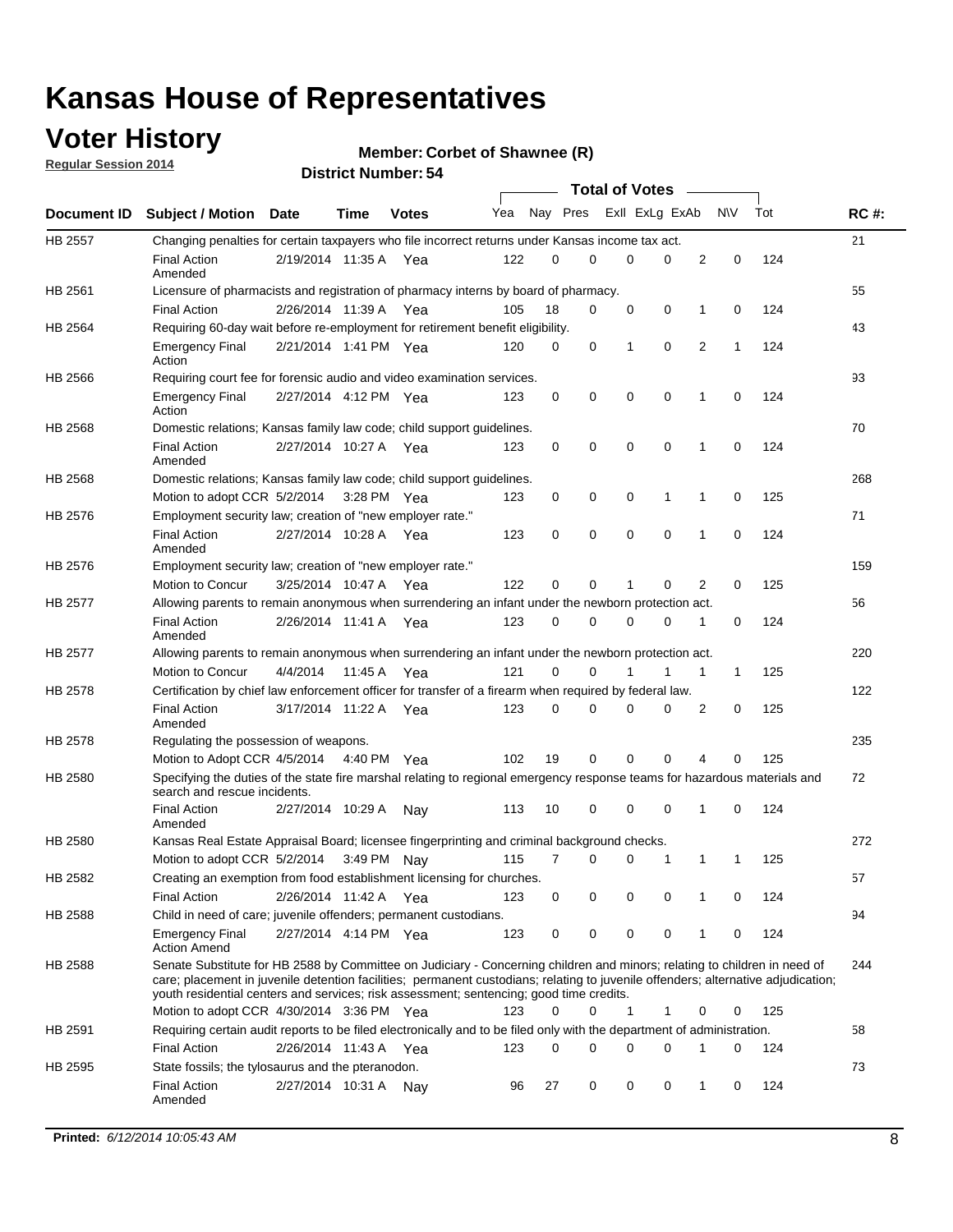### **Voter History**

**Regular Session 2014**

**Member: Corbet of Shawnee (R)** 

|         |                                                                                                                                                                                                                                       |                       |             |              |     |                | <b>Total of Votes</b>   |             |             |              |           |     |             |
|---------|---------------------------------------------------------------------------------------------------------------------------------------------------------------------------------------------------------------------------------------|-----------------------|-------------|--------------|-----|----------------|-------------------------|-------------|-------------|--------------|-----------|-----|-------------|
|         | Document ID Subject / Motion Date                                                                                                                                                                                                     |                       | <b>Time</b> | <b>Votes</b> | Yea |                | Nay Pres Exll ExLg ExAb |             |             |              | <b>NV</b> | Tot | <b>RC#:</b> |
| HB 2596 | Computation of retirement benefits when a state officer or employee is placed on furlough or has reduction in compensation.<br><b>Final Action</b>                                                                                    | 2/27/2014 10:33 A     |             |              | 123 | 0              | 0                       | $\mathbf 0$ | $\Omega$    |              | 0         | 124 | 74          |
| HB 2596 | Computation of retirement benefits when a state officer or employee is placed on furlough or has reduction in<br>compensation.                                                                                                        |                       |             | Yea          |     |                |                         |             |             |              |           |     | 246         |
|         | Motion to adopt CCR 4/30/2014 3:45 PM Yea                                                                                                                                                                                             |                       |             |              | 123 | 0              | 0                       | 1           | 1           | 0            | 0         | 125 |             |
| HB 2597 | Municipal recycling services                                                                                                                                                                                                          |                       |             |              |     |                |                         |             |             |              |           |     | 97          |
|         | <b>Emergency Final</b><br><b>Action Amend</b>                                                                                                                                                                                         | 2/27/2014 4:20 PM Nay |             |              | 105 | 18             | 0                       | $\mathbf 0$ | 0           | 1            | 0         | 124 |             |
| HB 2599 | Authorizing the secretary of state to grant an easement to the unified government of Wyandotte county.                                                                                                                                |                       |             |              |     |                |                         |             |             |              |           |     | 22          |
|         | <b>Final Action</b>                                                                                                                                                                                                                   | 2/19/2014 11:37 A     |             | Nay          | 120 | $\overline{2}$ | 0                       | 0           | $\Omega$    | 2            | $\Omega$  | 124 |             |
| HB 2599 | Authorizing the secretary of state to grant an easement to the unified government of Wyandotte county.                                                                                                                                |                       |             |              |     |                |                         |             |             |              |           |     | 118         |
|         | Motion to Concur                                                                                                                                                                                                                      | 3/14/2014 11:25 A     |             | Yea          | 118 | 0              | 0                       | 2           | 1           | 4            | 0         | 125 |             |
| HB 2602 | Increasing the percentage of unclassified employees allowed to be employed by KPERS from 25% to 50%.                                                                                                                                  |                       |             |              |     |                |                         |             |             |              |           |     | 44          |
|         | <b>Emergency Final</b><br>Action                                                                                                                                                                                                      | 2/21/2014 1:43 PM Yea |             |              | 107 | 13             | 0                       | 1           | 0           | 2            | 1         | 124 |             |
| HB 2602 | Increasing the percentage of unclassified employees allowed to be employed by KPERS from 25% to 50%.                                                                                                                                  |                       |             |              |     |                |                         |             |             |              |           |     | 195         |
|         | Motion to Concur                                                                                                                                                                                                                      | 4/1/2014              | 10:57 A     | Yea          | 108 | 15             | 0                       | 1           | $\mathbf 0$ | 1            | 0         | 125 |             |
| HB 2609 | Practice of pharmacy; filling and refilling of prescriptions.                                                                                                                                                                         |                       |             |              |     |                |                         |             |             |              |           |     | 105         |
|         | <b>Emergency Final</b><br><b>Action Amend</b>                                                                                                                                                                                         | 2/27/2014 4:29 PM Yea |             |              | 123 | 0              | $\mathbf 0$             | $\mathbf 0$ | $\mathbf 0$ | 1            | 0         | 124 |             |
| HB 2611 | Conduct of dental offices.                                                                                                                                                                                                            |                       |             |              |     |                |                         |             |             |              |           |     | 83          |
|         | <b>Emergency Final</b><br>Action                                                                                                                                                                                                      | 2/27/2014 3:59 PM Yea |             |              | 123 | 0              | $\mathbf 0$             | $\mathbf 0$ | 0           | 1            | 0         | 124 |             |
| HB 2612 | Relating to district judge and district magistrate judge vacancies.                                                                                                                                                                   |                       |             |              |     |                |                         |             |             |              |           |     | 75          |
|         | <b>Final Action</b><br>Amended                                                                                                                                                                                                        | 2/27/2014 10:34 A     |             | Yea          | 106 | 17             | $\mathbf 0$             | $\mathbf 0$ | $\mathbf 0$ | 1            | 0         | 124 |             |
| HB 2613 | Relating to the issuance of stillbirth and unborn child's death certificates.                                                                                                                                                         |                       |             |              |     |                |                         |             |             |              |           |     | 103         |
|         | <b>Emergency Final</b><br><b>Action Amend</b>                                                                                                                                                                                         | 2/27/2014 4:27 PM Yea |             |              | 122 | $\mathbf{1}$   | $\mathbf 0$             | $\mathbf 0$ | $\Omega$    | $\mathbf{1}$ | $\Omega$  | 124 |             |
| HB 2615 | Substitute for HB 2615 by Committee on Commerce, Labor and Economic Development - Workers compensation assigned<br>risk pool.                                                                                                         |                       |             |              |     |                |                         |             |             |              |           |     | 185         |
|         | EFA Sub Bill<br>Amended                                                                                                                                                                                                               | 3/26/2014 3:42 PM Yea |             |              | 98  | 25             | 0                       | 1           | $\mathbf 0$ | 1            | 0         | 125 |             |
| HB 2616 | Secretary of labor; explore agreement to allow state of Kansas to enforce OSHA standards.                                                                                                                                             |                       |             |              |     |                |                         |             |             |              |           |     | 92          |
|         | <b>Emergency Final</b><br>Action                                                                                                                                                                                                      | 2/27/2014 4:11 PM Yea |             |              | 93  | 30             | $\Omega$                | $\mathbf 0$ | 0           | 1            | 0         | 124 |             |
| HB 2616 | Senate Substitute for HB 2616 by Committee on Commerce - Secretary of labor directed to study state enforcement of OSHA 261<br>standards.                                                                                             |                       |             |              |     |                |                         |             |             |              |           |     |             |
|         | Motion to Concur                                                                                                                                                                                                                      | 5/2/2014 11:47 A Yea  |             |              | 94  | 30             | $\mathbf 0$             | 0           | 1           | 0            | 0         | 125 |             |
| HB 2633 | Substitute for HB 2633 by Committee on Corrections and Juvenile Justice - Juvenile offenders; youth residential centers and<br>services; risk assessment; raising the age for prosecution as an adult; sentencing; good time credits. |                       |             |              |     |                |                         |             |             |              |           |     | 106         |
|         | EFA Sub Bill<br>Amended                                                                                                                                                                                                               | 2/27/2014 4:31 PM Yea |             |              | 122 | 1              | $\Omega$                | $\Omega$    | 0           | 1            | 0         | 124 |             |
| HB 2636 | Secretary of health and environment and air quality standards.                                                                                                                                                                        |                       |             |              |     |                |                         |             |             |              |           |     | 45          |
|         | <b>Emergency Final</b><br><b>Action Amend</b>                                                                                                                                                                                         | 2/21/2014 1:44 PM Yea |             |              | 89  | 31             | 0                       | 1           | 0           | 2            | 1         | 124 |             |
| HB 2636 | Secretary of health and environment and air quality standards.                                                                                                                                                                        |                       |             |              |     |                |                         |             |             |              |           |     | 212         |
|         | Sub motion to concur 4/3/2014 7:20 PM Yea                                                                                                                                                                                             |                       |             |              | 121 | 3              | 0                       | 0           | 0           |              | 0         | 125 |             |
| HB 2642 | Income tax deduction for net gain on the sale of certain horses, cattle or livestock; income tax credit for expenditures to make 131<br>dwelling or facility accessible for persons with a disability.                                |                       |             |              |     |                |                         |             |             |              |           |     |             |
|         | <b>Final Action</b><br>Amended                                                                                                                                                                                                        | 3/20/2014 11:17 A Yea |             |              | 123 | 0              | 0                       | 0           | 1           | 1            | 0         | 125 |             |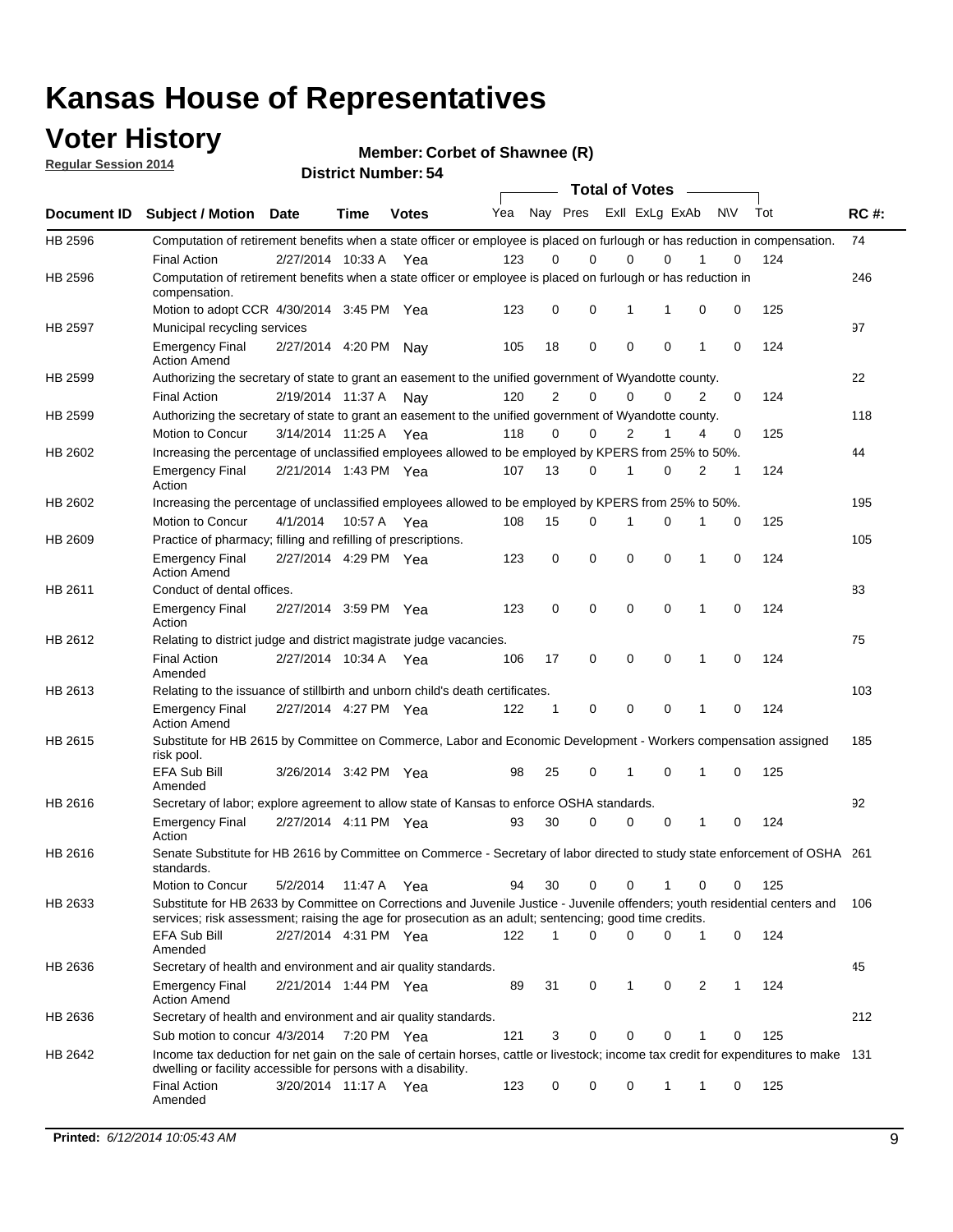#### **Voter History**

|                             |                                                                                                                                                                                                                                                                                                                                                                                                                               |                       |             | Member: Corbet of Shawnee (R) |     |          |          |                       |   |                |             |     |       |
|-----------------------------|-------------------------------------------------------------------------------------------------------------------------------------------------------------------------------------------------------------------------------------------------------------------------------------------------------------------------------------------------------------------------------------------------------------------------------|-----------------------|-------------|-------------------------------|-----|----------|----------|-----------------------|---|----------------|-------------|-----|-------|
| <b>Regular Session 2014</b> | <b>District Number: 54</b>                                                                                                                                                                                                                                                                                                                                                                                                    |                       |             |                               |     |          |          |                       |   |                |             |     |       |
|                             |                                                                                                                                                                                                                                                                                                                                                                                                                               |                       |             |                               |     |          |          | <b>Total of Votes</b> |   |                |             |     |       |
| <b>Document ID</b>          | <b>Subject / Motion Date</b>                                                                                                                                                                                                                                                                                                                                                                                                  |                       | Time        | <b>Votes</b>                  | Yea | Nay Pres |          | Exll ExLg ExAb        |   |                | <b>NV</b>   | Tot | RC #: |
| HB 2643                     | Property tax; classification of commercial and industrial machinery and equipment as personal property; reclassification of<br>property upon termination of IRB tax exemption; use of independent appraisers to appraiser certain                                                                                                                                                                                             |                       |             |                               |     |          |          |                       |   |                |             |     | 164   |
|                             | <b>Final Action</b><br>Amended                                                                                                                                                                                                                                                                                                                                                                                                | 3/26/2014 10:56 A Yea |             |                               | 123 | $\Omega$ | $\Omega$ | 1                     | 0 | 1              | 0           | 125 |       |
| HB 2643                     | Property tax; classification of commercial and industrial machinery and equipment as personal property; reclassification of<br>property upon termination of IRB tax exemption; use of independent appraisers to appraiser certain complex property; motor<br>vehicles, members of military; mortgage registration tax phase out and replacement with fees; county clerk technology fund;<br>county treasurer technology fund. |                       |             |                               |     |          |          |                       |   |                |             |     | 274   |
|                             | Motion to Concur                                                                                                                                                                                                                                                                                                                                                                                                              | 5/2/2014              |             | 5:12 PM Nay                   | 16  | 108      | 0        | 0                     |   |                |             | 125 |       |
| HB 2643                     | Property tax; classification of commercial and industrial machinery and equipment as personal property; reclassification of<br>property upon termination of IRB tax exemption; use of independent appraisers to appraiser certain complex property; motor<br>vehicles, members of military; mortgage registration tax phase out and replacement with fees; county clerk technology fund;<br>county treasurer technology fund. |                       |             |                               |     |          |          |                       |   |                |             |     | 286   |
|                             | Motion to adopt CCR 5/3/2014                                                                                                                                                                                                                                                                                                                                                                                                  |                       | 1:53 AM Yea |                               | 70  | 53       | 0        | 0                     | 0 | 1              | 1           | 125 |       |
| HB 2648                     | Property tax exemption for levees.<br><b>Emergency Final</b><br><b>Action Amend</b>                                                                                                                                                                                                                                                                                                                                           | 2/27/2014 4:23 PM Yea |             |                               | 100 | 23       | 0        | 0                     | 0 | 1              | 0           | 124 | 100   |
| HB 2651                     | County law library.                                                                                                                                                                                                                                                                                                                                                                                                           |                       |             |                               |     |          |          |                       |   |                |             |     | 76    |
|                             | <b>Final Action</b><br>Amended                                                                                                                                                                                                                                                                                                                                                                                                | 2/27/2014 10:38 A     |             | Yea                           | 82  | 41       | 0        | 0                     | 0 | 1              | $\mathbf 0$ | 124 |       |
| HB 2655                     | Allowing veterans with PTSD to seek mental health treatment upon certain convictions.                                                                                                                                                                                                                                                                                                                                         |                       |             |                               |     |          |          |                       |   |                |             |     | 77    |
|                             | <b>Final Action</b><br>Amended                                                                                                                                                                                                                                                                                                                                                                                                | 2/27/2014 10:40 A     |             | Yea                           | 123 | 0        | 0        | 0                     | 0 | 1              | 0           | 124 |       |
| HB 2655                     | Senate Substitute for HB 2655 by Committee on Judiciary - Allowing veterans with PTSD to seek mental health treatment<br>upon certain convictions; also amending the crimes of interference with law enforcement and giving a false alarm.                                                                                                                                                                                    |                       |             |                               |     |          |          |                       |   |                |             |     | 224   |
|                             | Motion to Concur                                                                                                                                                                                                                                                                                                                                                                                                              | 4/4/2014              |             | 5:42 PM Yea                   | 122 | 0        | $\Omega$ | 0                     |   | 2              | 0           | 125 |       |
| HB 2656                     | Authorizing the state of Kansas to pay the death gratuity benefit to the designated survivor of a Kansas service member during 48<br>a federal government shutdown and providing for reimbursement to the state                                                                                                                                                                                                               |                       |             |                               |     |          |          |                       |   |                |             |     |       |
|                             | <b>Final Action</b>                                                                                                                                                                                                                                                                                                                                                                                                           | 2/26/2014 11:27 A Yea |             |                               | 123 | 0        | 0        | 0                     | 0 |                | 0           | 124 |       |
| HB 2661                     | Substitute for HB 2661 by Committee on Energy and Environment - Siting of electric transmission lines; notice and hearing<br>requirements.                                                                                                                                                                                                                                                                                    |                       |             |                               |     |          |          |                       |   |                |             |     | 181   |
|                             | <b>EFA Sub Bill</b>                                                                                                                                                                                                                                                                                                                                                                                                           | 3/26/2014 3:37 PM Yea |             |                               | 119 | 4        | 0        | 1                     | 0 | 1              | 0           | 125 |       |
| HB 2662                     | Expungment of driving under the influence convictions.                                                                                                                                                                                                                                                                                                                                                                        |                       |             |                               |     |          |          |                       |   |                |             |     | 116   |
|                             | <b>Final Action</b><br>Amended                                                                                                                                                                                                                                                                                                                                                                                                | 3/14/2014 11:22 A Yea |             |                               | 87  | 31       | 0        | 2                     | 1 | $\overline{4}$ | 0           | 125 |       |
| HB 2668                     | Health insurance for qualified professional associations.                                                                                                                                                                                                                                                                                                                                                                     |                       |             |                               |     |          |          |                       |   |                |             |     | 34    |
|                             | <b>Final Action</b><br>Amended                                                                                                                                                                                                                                                                                                                                                                                                | 2/21/2014 11:21 A Yea |             |                               | 114 | 7        | 0        | 1                     | 0 | 2              | 0           | 124 |       |
| HB 2668                     | Predetermination of health insurance benefits                                                                                                                                                                                                                                                                                                                                                                                 |                       |             |                               |     |          |          |                       |   |                |             |     | 262   |
|                             | Motion to Concur                                                                                                                                                                                                                                                                                                                                                                                                              | 5/2/2014              | 12:05 P Yea |                               | 97  | 27       | 0        | 0                     | 1 | 0              | 0           | 125 |       |
| HB 2669                     | State civil service board; transferred from the department of administration to the office of administrative hearings.                                                                                                                                                                                                                                                                                                        |                       |             |                               |     |          |          |                       |   |                |             |     | 87    |
|                             | <b>Emergency Final</b><br>Action                                                                                                                                                                                                                                                                                                                                                                                              | 2/27/2014 4:05 PM Yea |             |                               | 110 | 13       | 0        | 0                     | 0 | 1              | 0           | 124 |       |
| HB 2673                     | Kansas healing arts act; physician assistant licensure act.                                                                                                                                                                                                                                                                                                                                                                   |                       |             |                               |     |          |          |                       |   |                |             |     | 91    |
|                             | <b>Emergency Final</b><br><b>Action Amend</b>                                                                                                                                                                                                                                                                                                                                                                                 | 2/27/2014 4:10 PM Yea |             |                               | 105 | 18       | 0        | 0                     | 0 | $\mathbf{1}$   | 0           | 124 |       |
| HB 2673                     | Board of healing arts functions and duties, physician assistants licensure act and podiatry act.                                                                                                                                                                                                                                                                                                                              |                       |             |                               |     |          |          |                       |   |                |             |     | 270   |

Motion to adopt CCR 5/2/2014 3:39 PM Yea 111 11 0 0 1 1 1 125

Relating to procurement negotiating committees; certified businesses.

Final Action 3/26/2014 10:57 A Yea 123 0 0 1 0 125

Amended

HB 2675

165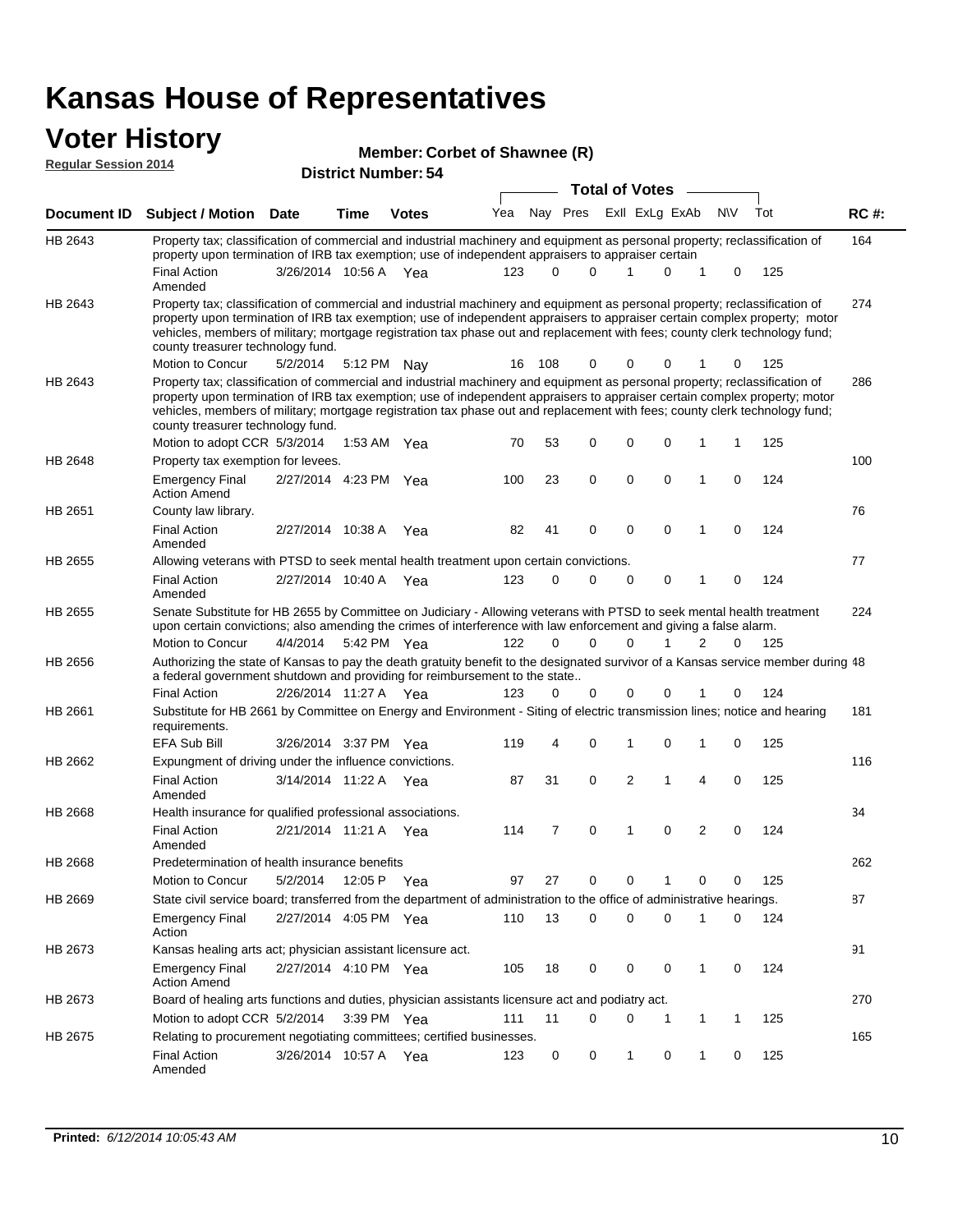#### **Voter History Regular Session 2014**

**Member: Corbet of Shawnee (R)** 

| noguidi ocoololi 4014 |                                                                                                                                                                                                                                                                                               |                       |                   | <b>District Number: 54</b> |     |              |                             |    |                       |              |           |          |             |
|-----------------------|-----------------------------------------------------------------------------------------------------------------------------------------------------------------------------------------------------------------------------------------------------------------------------------------------|-----------------------|-------------------|----------------------------|-----|--------------|-----------------------------|----|-----------------------|--------------|-----------|----------|-------------|
|                       |                                                                                                                                                                                                                                                                                               |                       |                   |                            |     |              |                             |    | <b>Total of Votes</b> |              |           |          |             |
| <b>Document ID</b>    | <b>Subject / Motion Date</b>                                                                                                                                                                                                                                                                  |                       | Time              | <b>Votes</b>               |     |              | Yea Nay Pres ExII ExLg ExAb |    |                       |              | <b>NV</b> | Tot      | <b>RC#:</b> |
| HB 2681               | Substitute for HB2681 by Committee on Veterans, Military, and Homeland Security--Abolishing the Kansas commission on<br>veterans affairs; creating the Kansas commission on veterans affairs office within the executive branch of government.<br>Final Action Sub Bill 3/20/2014 11:18 A Yea |                       |                   |                            | 123 | 0            | 0                           |    | $\Omega$              | 1            | 1<br>0    | 125      | 132         |
| HB 2681               | Substitute for HB2681 by Committee on Veterans, Military, and Homeland Security - Abolishing the Kansas commission on                                                                                                                                                                         |                       |                   |                            |     |              |                             |    |                       |              |           |          | 219         |
|                       | veterans affairs; creating the Kansas commission on veterans affairs office within the executive branch of government.                                                                                                                                                                        |                       |                   |                            |     |              |                             |    |                       |              |           |          |             |
|                       | Motion to Concur                                                                                                                                                                                                                                                                              | 4/4/2014 11:41 A Yea  |                   |                            | 122 | 0            | 0                           |    | 1                     | 1            | 0<br>1    | 125      |             |
| HB 2684               | Allocating moneys from driver's license fees to the judicial branch nonjudicial salary adjustment fund.                                                                                                                                                                                       |                       |                   |                            |     |              |                             |    |                       |              |           |          | 78          |
|                       | <b>Final Action</b>                                                                                                                                                                                                                                                                           | 2/27/2014 10:41 A     |                   | Yea                        | 93  | 30           | 0                           |    | $\Omega$              | 0            | 1<br>0    | 124      |             |
| HB 2687               | Unclaimed property act and hearings.                                                                                                                                                                                                                                                          |                       |                   |                            |     |              |                             |    |                       |              |           |          | 59          |
|                       | <b>Final Action</b>                                                                                                                                                                                                                                                                           | 2/26/2014 11:44 A     |                   | Yea                        | 119 | 4            | 0                           |    | 0                     | 0            | 0<br>1    | 124      |             |
| HB 2687               | Unclaimed property act and hearings.                                                                                                                                                                                                                                                          |                       |                   |                            |     |              |                             |    |                       |              |           |          | 251         |
|                       | Motion to Concur                                                                                                                                                                                                                                                                              | 5/1/2014              | 1:56 PM           | Yea                        | 125 | 0            | 0                           |    | 0                     | 0            | 0<br>0    | 125      |             |
| HB 2689               | Amending which convictions are counted for driving while license canceled, suspended or revoked.                                                                                                                                                                                              |                       |                   |                            |     |              |                             |    |                       |              |           |          | 231         |
|                       | <b>Final Action</b><br>Amended                                                                                                                                                                                                                                                                | 4/5/2014              | 10:23 A           | Yea                        | 121 | 0            | 0                           |    | $\Omega$              | 0            | 0<br>4    | 125      |             |
| HB 2693               | Providing for testing by community colleges for commercial driver's licenses and allowing temporary commercial driver's<br>license holders the ability to drive class A commercial vehicles.                                                                                                  |                       |                   |                            |     |              |                             |    |                       |              |           |          | 104         |
|                       | <b>Emergency Final</b><br><b>Action Amend</b>                                                                                                                                                                                                                                                 | 2/27/2014 4:28 PM Yea |                   |                            | 123 | 0            | 0                           |    | 0                     | 0            | 0<br>1    | 124      |             |
| HB 2693               | Senate Substitute for HB 2693 by Committee on Transportation - Providing for testing by community colleges for commercial<br>driver's licenses; entities serving as driver's licenses examiners.                                                                                              |                       |                   |                            |     |              |                             |    |                       |              |           |          | 255         |
| HB 2715               | Motion to adopt CCR 5/1/2014 4:42 PM Yea                                                                                                                                                                                                                                                      |                       |                   |                            | 125 | 0            | 0                           |    | 0                     | 0            | 0<br>0    | 125      |             |
|                       | Farm machinery and equipment annual highway permits, commercial drivers' license.                                                                                                                                                                                                             |                       |                   |                            |     |              |                             |    |                       |              |           |          | 98          |
|                       | <b>Emergency Final</b><br><b>Action Amend</b>                                                                                                                                                                                                                                                 | 2/27/2014 4:21 PM Yea |                   |                            | 123 | $\mathbf 0$  | 0                           |    | 0                     | 0            | 0<br>1    | 124      |             |
| HB 2717               | Registration of operators of assisted living, residential health care, home plus or adult day care facilities.                                                                                                                                                                                |                       |                   |                            |     |              |                             |    |                       |              |           |          | 175         |
|                       | <b>Emergency Final</b><br><b>Action Amend</b>                                                                                                                                                                                                                                                 | 3/26/2014 3:29 PM Yea |                   |                            | 114 | 9            | 0                           | -1 |                       | 0            | 0         | 125      |             |
| HB 2721               | Substitute for Substitute for HB 2721 by Committee on Commerce, Labor and Economic Development â€ <sup>"</sup> Enacting the<br>business entity standard treatment act.                                                                                                                        |                       |                   |                            |     |              |                             |    |                       |              |           |          | 117         |
|                       | Final Action Sub Bill 3/14/2014 11:23 A Yea                                                                                                                                                                                                                                                   |                       |                   |                            | 118 | 0            | 0                           |    | 2                     |              | 4<br>0    | 125      |             |
| HB 2721               | Substitute for Substitute for HB 2721 by Committee on Commerce, Labor and Economic Development - Enacting the business 273<br>entity standard treatment act.                                                                                                                                  |                       |                   |                            |     |              |                             |    |                       |              |           |          |             |
|                       | Motion to Concur                                                                                                                                                                                                                                                                              | 5/2/2014              | 3:59 PM           | Yea                        | 122 | 0            | 0                           |    | $\mathbf 0$           | 1            | 1<br>1    | 125      |             |
| HB 2724               | Uniform commercial driver's license act; definition of tank vehicle.                                                                                                                                                                                                                          |                       |                   |                            |     |              |                             |    |                       |              |           |          | 99          |
|                       | <b>Emergency Final</b><br>Action                                                                                                                                                                                                                                                              | 2/27/2014 4:22 PM Yea |                   |                            | 122 | $\mathbf{1}$ | 0                           |    | 0                     | 0            | 1<br>0    | 124      |             |
| HB 2727               | Expiration of license plates and placards for individuals with disability.                                                                                                                                                                                                                    |                       |                   |                            |     |              |                             |    |                       |              |           |          | 88          |
|                       | Emergency Final<br>Action                                                                                                                                                                                                                                                                     | 2/27/2014 4:06 PM Yea |                   |                            | 123 | 0            | 0                           |    | 0                     | 0            | 0<br>1    | 124      |             |
| HB 2728               | Permits for the operation of salvage vehicles no longer required to be prepared in triplicate.                                                                                                                                                                                                |                       |                   |                            |     |              |                             |    |                       |              |           |          | 89          |
|                       | <b>Emergency Final</b><br>Action                                                                                                                                                                                                                                                              | 2/27/2014 4:07 PM Yea |                   |                            | 122 | 1            | 0                           |    | $\Omega$              | 0            | 1<br>0    | 124      |             |
| HB 2728               | Permits for the operation of salvage vehicles no longer required to be prepared in triplicate.                                                                                                                                                                                                |                       |                   |                            |     |              |                             |    |                       |              |           |          | 192         |
|                       | Motion to Concur                                                                                                                                                                                                                                                                              | 3/31/2014 11:43 A Yea |                   |                            | 122 | 0            | 0                           |    | 1                     | 0            | 2<br>0    | 125      |             |
| HB 2732               | Sales tax authority for Rooks county for constructing or remodeling a jail facility.                                                                                                                                                                                                          |                       |                   |                            |     |              |                             |    |                       |              |           |          | 232         |
|                       | <b>Final Action</b>                                                                                                                                                                                                                                                                           | 4/5/2014              |                   | 10:24 A Yea                | 121 | 0            | 0                           |    | 0                     | 0            | 4<br>0    | 125      |             |
| HB 2744               | Insurance; coverage for autism spectrum disorder.                                                                                                                                                                                                                                             |                       |                   |                            |     |              |                             |    |                       |              |           |          | 137         |
|                       | <b>Final Action</b><br>Amended                                                                                                                                                                                                                                                                | 3/21/2014 10:14 A Yea |                   |                            | 114 | 3            | 0                           |    | 0                     | $\mathbf{1}$ | 6<br>1    | 125      |             |
| HB 2745               | Tax lien on property voluntarily transferred.                                                                                                                                                                                                                                                 |                       |                   |                            |     |              |                             |    |                       |              |           |          | 166         |
|                       |                                                                                                                                                                                                                                                                                               |                       | 3/26/2014 10:58 A | Yea                        |     | 0            | 0                           |    |                       |              |           | 125<br>0 |             |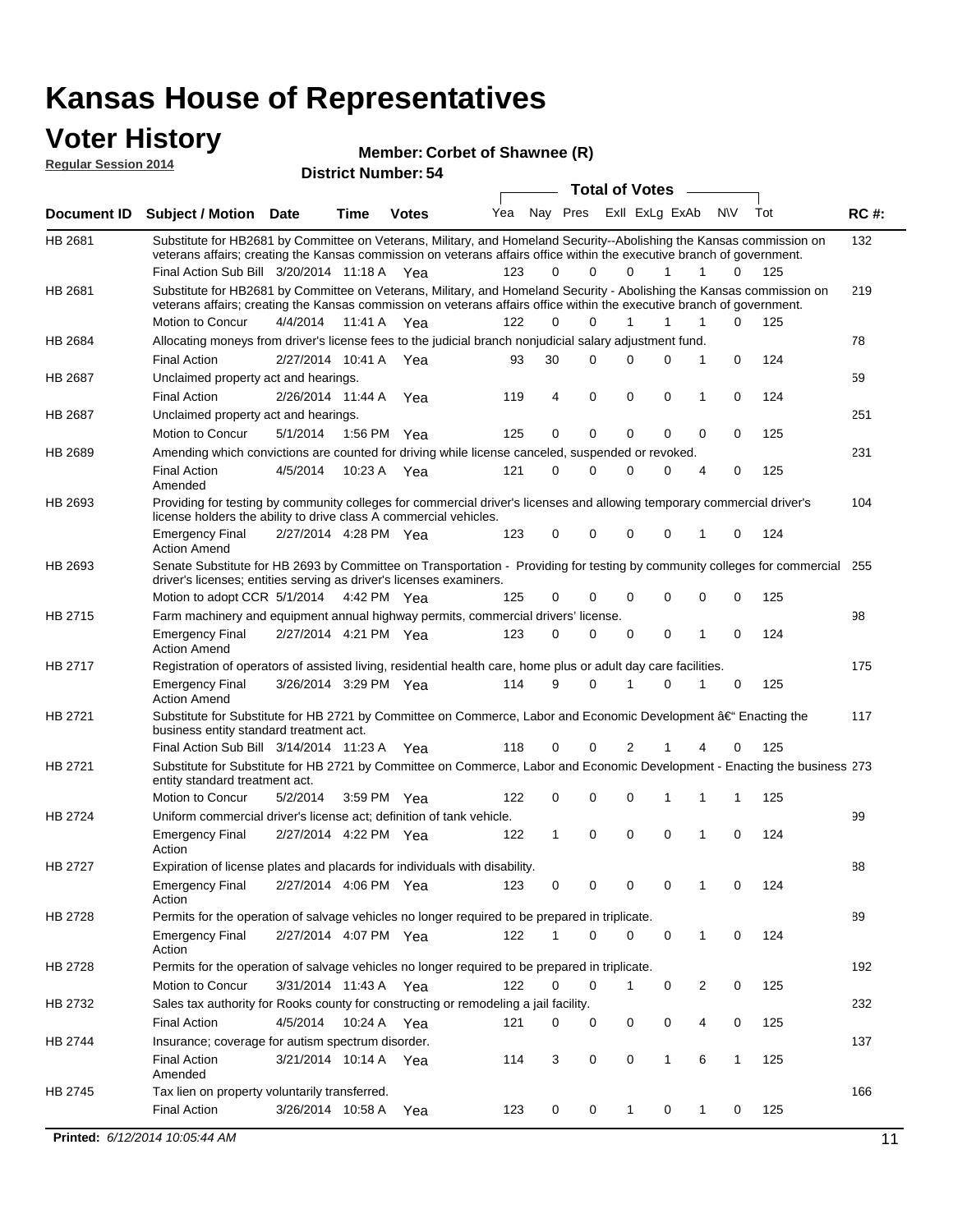### **Voter History**

**Regular Session 2014**

#### **Member: Corbet of Shawnee (R)**

|                    |                                                                                                                                                                                                                                      |                       |             |              |     |          |          | <b>Total of Votes</b> |                |             |                |             |     |             |
|--------------------|--------------------------------------------------------------------------------------------------------------------------------------------------------------------------------------------------------------------------------------|-----------------------|-------------|--------------|-----|----------|----------|-----------------------|----------------|-------------|----------------|-------------|-----|-------------|
| <b>Document ID</b> | <b>Subject / Motion Date</b>                                                                                                                                                                                                         |                       | Time        | <b>Votes</b> | Yea | Nav Pres |          |                       | Exll ExLg ExAb |             | <b>NV</b>      |             | Tot | <b>RC#:</b> |
| HB 2755            | Repealing the sunset on the Kansas taxpayer transparency act.                                                                                                                                                                        |                       |             |              |     |          |          |                       |                |             |                |             |     | 140         |
|                    | <b>Final Action</b>                                                                                                                                                                                                                  | 3/24/2014 10:13 A     |             | Yea          | 122 | 0        | 0        | 0                     |                | 0           | 3              | 0           | 125 |             |
| HB 2767            | State child death review board.                                                                                                                                                                                                      |                       |             |              |     |          |          |                       |                |             |                |             |     | 167         |
|                    | <b>Final Action</b><br>Amended                                                                                                                                                                                                       | 3/26/2014 10:59 A     |             | Yea          | 123 | 0        | 0        | 1                     |                | $\mathbf 0$ | 1              | 0           | 125 |             |
| <b>HCR 5029</b>    | Urging the Kansas bureau of investigation to establish a blue alert system for the state of Kansas.                                                                                                                                  |                       |             |              |     |          |          |                       |                |             |                |             |     | 95          |
|                    | <b>Emergency Final</b><br><b>Action Amend</b>                                                                                                                                                                                        | 2/27/2014 4:15 PM Yea |             |              | 121 | 2        | 0        | 0                     |                | 0           | 1              | 0           | 124 |             |
| <b>HCR 5031</b>    | Urging Congress to provide for the prompt payment of disability compensation to U.S. Veterans.                                                                                                                                       |                       |             |              |     |          |          |                       |                |             |                |             |     | 125         |
|                    | <b>Final Action</b>                                                                                                                                                                                                                  | 3/19/2014 11:21 A Yea |             |              | 122 | $\Omega$ | $\Omega$ | 0                     |                | 1           | 2              | 0           | 125 |             |
| HR 6049            | Resolution encouraging the creation of a Kansas plan for comprehensive treatment of chronic obstruction pulmonary<br>disease.                                                                                                        |                       |             |              |     |          |          |                       |                |             |                |             |     | 109         |
|                    | <b>Emergency Final</b><br><b>Action Amend</b>                                                                                                                                                                                        | 3/6/2014              | 11:24 A     | Yea          | 120 | 0        | 0        | 2                     |                | 1           | $\overline{2}$ | $\mathbf 0$ | 125 |             |
| HR 6063            | Urging the President to extend the qualifications for the Women's Army Corps Service Medal.                                                                                                                                          |                       |             |              |     |          |          |                       |                |             |                |             |     | 143         |
|                    | <b>Final Action</b>                                                                                                                                                                                                                  | 3/25/2014 10:11 A Yea |             |              | 123 | $\Omega$ | $\Omega$ | 1                     |                | $\Omega$    | 1              | 0           | 125 |             |
| SB 40              | House Substitute for SB 40 by Committee on Corrections and Juvenile Justice †Secretary of corrections; including juvenile<br>offenders in the prison made goods act; authorizing use of correctional industries funds for payment of |                       |             |              |     |          |          |                       |                |             |                |             |     | 123         |
|                    | Final Action Sub Bill 3/17/2014 11:23 A Yea                                                                                                                                                                                          |                       |             |              | 123 | 0        | 0        | 0                     |                | $\Omega$    | 2              | 0           | 125 |             |
| SB 54              | Medical assistance recovery program; rules and regulations.                                                                                                                                                                          |                       |             |              |     |          |          |                       |                |             |                |             |     | 174         |
|                    | <b>Emergency Final</b><br><b>Action Amend</b>                                                                                                                                                                                        | 3/26/2014 3:28 PM Yea |             |              | 95  | 28       | 0        | 1                     |                | 0           | 1              | 0           | 125 |             |
| SB 54              | Amendments to statutes regulating abortions.                                                                                                                                                                                         |                       |             |              |     |          |          |                       |                |             |                |             |     | 214         |
|                    | Motion to Adopt CCR 4/4/2014                                                                                                                                                                                                         |                       | 9:59 AM Yea |              | 112 | 11       | 0        |                       |                | $\mathbf 0$ | 1              | 0           | 125 |             |
| SB 63              | State use law; purchases by municipalities; committee sunset date and chairperson selection.                                                                                                                                         |                       |             |              |     |          |          |                       |                |             |                |             |     | 280         |
|                    | Motion to adopt CCR 5/2/2014                                                                                                                                                                                                         |                       |             | 8:52 PM Yea  | 124 | 0        | 0        | 0                     |                | 0           | 1              | 0           | 125 |             |
| SB 99              | Lobbyists defined.                                                                                                                                                                                                                   |                       |             |              |     |          |          |                       |                |             |                |             |     | 184         |
|                    | <b>Emergency Final</b><br>Action                                                                                                                                                                                                     | 3/26/2014 3:41 PM Yea |             |              | 117 | 6        | 0        | 1                     |                | 0           | 1              | 0           | 125 |             |
| SB 147             | House Substitute for SB 147 by Committee on Agriculture and Natural Resources †Amending the powers and duties of the 133<br>Kansas department of agriculture division of conservation and the state conservation commission.         |                       |             |              |     |          |          |                       |                |             |                |             |     |             |
|                    | Final Action Sub Bill 3/20/2014 11:19 A Yea<br>Amended                                                                                                                                                                               |                       |             |              | 123 | 0        | $\Omega$ | 0                     |                | 1           | 1              | 0           | 125 |             |
| SB 218             | House Substitute for SB 218 by Committee on Appropriations-Education; relating to the financing and instruction thereof;                                                                                                             |                       |             |              |     |          |          |                       |                |             |                |             |     | 226         |
|                    | making and concerning appropriations for the fiscal years ending June 30, 2014, and June 30, 2015, for certain agencies.<br>Final Action Sub Bill 4/4/2014                                                                           |                       |             | 6:17 PM Yea  | 91  | 31       | $\Omega$ | 0                     |                | 1           | $\overline{2}$ | $\Omega$    | 125 |             |
|                    | Amended                                                                                                                                                                                                                              |                       |             |              |     |          |          |                       |                |             |                |             |     |             |
| SB 218             | House Substitute for SB 218 by Committee on Appropriations-Education; relating to the financing and instruction thereof;                                                                                                             |                       |             |              |     |          |          |                       |                |             |                |             |     | 237         |
|                    | making and concerning appropriations for the fiscal years ending June 30, 2014, and June 30, 2015, for certain agencies.                                                                                                             |                       |             |              |     |          |          |                       |                |             |                |             |     |             |
|                    | Sub Motion to Adopt 4/6/2014 12:51 A Nay<br><b>CCR</b>                                                                                                                                                                               |                       |             |              | 55  | 67       | 0        | 0                     |                | 0           | 3              | 0           | 125 |             |
| SB 231             | House Substitute for SB 231 †Concerning valuation and appeals; renaming the state court of tax appeals; timing of<br>decisions.                                                                                                      |                       |             |              |     |          |          |                       |                |             |                |             |     | 134         |
|                    | Final Action Sub Bill 3/20/2014 11:21 A Yea<br>Amended                                                                                                                                                                               |                       |             |              | 123 | 0        | 0        | 0                     |                | 1           | 1              | 0           | 125 |             |
| SB 231             | House Substitute for SB 231 - Concerning valuation and appeals; renaming the state court of tax appeals; timing of<br>decisions                                                                                                      |                       |             |              |     |          |          |                       |                |             |                |             |     | 281         |
|                    | Motion to Adopt CCR 5/2/2014                                                                                                                                                                                                         |                       |             | 8:56 PM Yea  | 124 | 0        | 0        | 0                     |                | $\mathbf 0$ | 1              | 0           | 125 |             |
| SB 245             | House Substitute for SB 245 by Committee on Appropriations - Appropriations for FY 2014, FY 2015, and FY 2016 for the<br>department of corrections; capital improvement projects.                                                    |                       |             |              |     |          |          |                       |                |             |                |             |     | 13          |
|                    | Final Action Sub Bill 2/13/2014 11:34 A Yea<br>Amended                                                                                                                                                                               |                       |             |              | 79  | 41       | 0        | 3                     |                | 0           | 1              | 0           | 124 |             |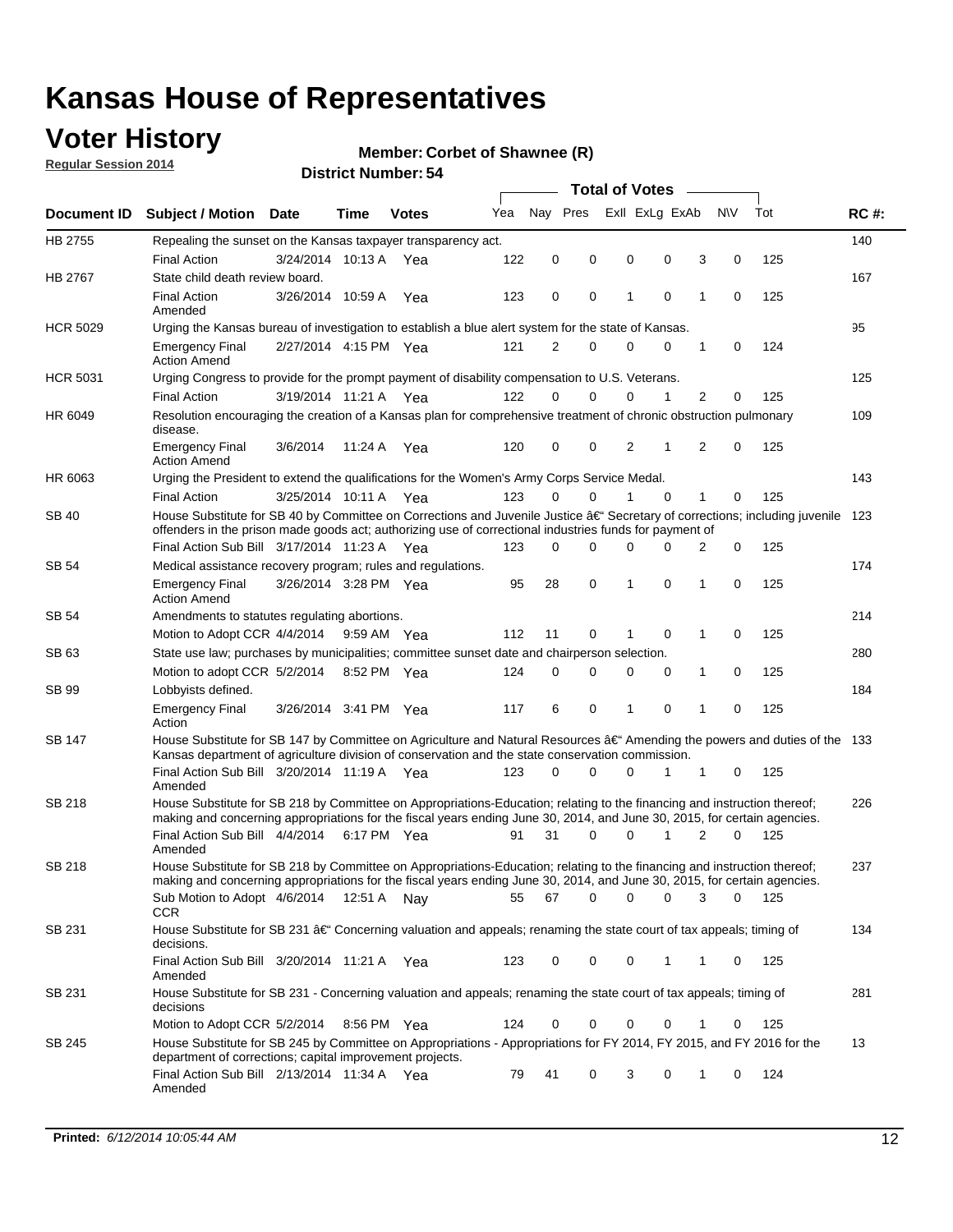### **Voter History**

#### **Member: Corbet of Shawnee (R)**

**Regular Session 2014**

| <b>Total of Votes</b> |                                                                                                                                                                                                                                                                                                                                                                                                                                                                                                                                                                                                                                                                                                                                                                               |                       |      |              |     |             |           |                |              |   |             |     |             |
|-----------------------|-------------------------------------------------------------------------------------------------------------------------------------------------------------------------------------------------------------------------------------------------------------------------------------------------------------------------------------------------------------------------------------------------------------------------------------------------------------------------------------------------------------------------------------------------------------------------------------------------------------------------------------------------------------------------------------------------------------------------------------------------------------------------------|-----------------------|------|--------------|-----|-------------|-----------|----------------|--------------|---|-------------|-----|-------------|
| Document ID           | <b>Subject / Motion Date</b>                                                                                                                                                                                                                                                                                                                                                                                                                                                                                                                                                                                                                                                                                                                                                  |                       | Time | <b>Votes</b> | Yea | Nay Pres    |           | Exll ExLg ExAb |              |   | <b>NV</b>   | Tot | <b>RC#:</b> |
| SB 245                | House Substitute for SB 245 by Committee on Appropriations - Education funding; relating to mineral production; creating the<br>mineral production education fund, crediting 20% of remainder from oil and gas tax into such fund, moneys expended on<br>education; abolishing the oil and gas valuation depletion trust fund; allowing the counties to retain funds already in such<br>county's oil and gas valuation depletion trust fund; concerning school financing sources; proceeds from the tax levied by a<br>school district under authority of K.S.A. 2013 Supp. 72-6431, remitted to the state treasury to the credit of the state school<br>district finance fund not to the district's general fund; making and concerning appropriations for fiscal year 2017. |                       |      |              |     |             |           |                |              |   |             |     | 258         |
|                       | Motion to adopt CCR 5/1/2014                                                                                                                                                                                                                                                                                                                                                                                                                                                                                                                                                                                                                                                                                                                                                  |                       |      | 5:06 PM Yea  | 88  | 37          | $\Omega$  | 0              | 0            | 0 | 0           | 125 |             |
| SB 248                | Victim notification prior to release of certain inmates.                                                                                                                                                                                                                                                                                                                                                                                                                                                                                                                                                                                                                                                                                                                      |                       |      |              |     |             |           |                |              |   |             |     | 119         |
|                       | <b>Final Action</b><br>Medical assistance recovery program; rules and regulations.                                                                                                                                                                                                                                                                                                                                                                                                                                                                                                                                                                                                                                                                                            | 3/17/2014 11:18 A Yea |      |              | 122 | 0           | 0         | 0              | 0            | 2 | 1           | 125 | 179         |
| SB 254                | Emergency Final<br>Action                                                                                                                                                                                                                                                                                                                                                                                                                                                                                                                                                                                                                                                                                                                                                     | 3/26/2014 3:34 PM Yea |      |              | 123 | 0           | $\pmb{0}$ | 1              | 0            | 1 | 0           | 125 |             |
| SB 256                | Attorney general; costs in criminal appeals.                                                                                                                                                                                                                                                                                                                                                                                                                                                                                                                                                                                                                                                                                                                                  |                       |      |              |     |             |           |                |              |   |             |     | 147         |
|                       | <b>Final Action</b><br>Amended                                                                                                                                                                                                                                                                                                                                                                                                                                                                                                                                                                                                                                                                                                                                                | 3/25/2014 10:16 A     |      | Yea          | 119 | 4           | 0         | 1              | 0            | 1 | 0           | 125 |             |
| SB 256                | Amending the crime of mistreatment of a dependent adult; creating the crime of mistreatment of an elder person; amending<br>the crime of unlawful sexual relations; amending provisions relating to appearance bonds and surety regulation; amending<br>violations of the Kansas racketeer influenced and corrupt organization act; also concerning the attorney general, costs in<br>criminal appeals.                                                                                                                                                                                                                                                                                                                                                                       |                       |      |              |     |             |           |                |              |   |             |     | 236         |
|                       | Motion to Adopt CCR 4/5/2014 6:52 PM Yea                                                                                                                                                                                                                                                                                                                                                                                                                                                                                                                                                                                                                                                                                                                                      |                       |      |              | 118 | 4           | 0         | 0              | 0            | 3 | 0           | 125 |             |
| SB 258                | Amending the juvenile statute of limitations to match adult time limitations for sex crimes.                                                                                                                                                                                                                                                                                                                                                                                                                                                                                                                                                                                                                                                                                  |                       |      |              |     |             |           |                |              |   |             |     | 135         |
|                       | <b>Final Action</b><br>Amended                                                                                                                                                                                                                                                                                                                                                                                                                                                                                                                                                                                                                                                                                                                                                | 3/20/2014 11:21 A Yea |      |              | 123 | 0           | 0         | 0              | $\mathbf{1}$ | 1 | $\mathbf 0$ | 125 |             |
| SB 258                | Relating to issuance of certificates of birth resulting in stillbirth.                                                                                                                                                                                                                                                                                                                                                                                                                                                                                                                                                                                                                                                                                                        |                       |      |              |     |             |           |                |              |   |             |     | 259         |
|                       | Motion to Adopt CCR 5/1/2014                                                                                                                                                                                                                                                                                                                                                                                                                                                                                                                                                                                                                                                                                                                                                  |                       |      | 5:12 PM Yea  | 121 | 4           | 0         | 0              | 0            | 0 | $\mathbf 0$ | 125 |             |
| SB 263                | Establishing the military funeral honors fund under the adjutant general's office.                                                                                                                                                                                                                                                                                                                                                                                                                                                                                                                                                                                                                                                                                            |                       |      |              |     |             |           |                |              |   |             |     | 148         |
|                       | Final Action<br>Amended                                                                                                                                                                                                                                                                                                                                                                                                                                                                                                                                                                                                                                                                                                                                                       | 3/25/2014 10:17 A Yea |      |              | 123 | 0           | 0         | 1              | 0            | 1 | 0           | 125 |             |
| SB 263                | Veterans and military matters; military honors fund; death gratuity; disabled veterans preference, state jobs and contracts;<br>schools on military reservations, funding.                                                                                                                                                                                                                                                                                                                                                                                                                                                                                                                                                                                                    |                       |      |              |     |             |           |                |              |   |             |     | 256         |
|                       | Motion to adopt CCR 5/1/2014                                                                                                                                                                                                                                                                                                                                                                                                                                                                                                                                                                                                                                                                                                                                                  |                       |      | 4:47 PM Yea  | 124 | 0           | 0         | 0              | $\mathbf 0$  | 0 | 1           | 125 |             |
| SB 265                | Income definition for Homestead Refund eligibility.                                                                                                                                                                                                                                                                                                                                                                                                                                                                                                                                                                                                                                                                                                                           |                       |      |              |     |             |           |                |              |   |             |     | 113         |
|                       | <b>Final Action</b><br>Amended                                                                                                                                                                                                                                                                                                                                                                                                                                                                                                                                                                                                                                                                                                                                                | 3/13/2014 11:23 A Yea |      |              | 121 | 0           | 0         | 1              | 1            | 2 | $\mathbf 0$ | 125 |             |
| SB 265                | Definition of income for homestead refund and SAFESR eligibility; income tax credits for adoption expenses and expenses to<br>make dwelling or facility accessible to persons with a disability; income tax deductions, self-employment taxes, expenses<br>related to organ donations, net gain on the sale of certain livestock; withholding, non-resident pass-through entity income;<br>Kansas taxpayer transparency act, sunset; sales tax exemptions.<br>Motion to Adopt CCR 4/4/2014 6:29 PM Yea                                                                                                                                                                                                                                                                        |                       |      |              | 122 | 0           | 0         | 0              | 1            | 2 | 0           | 125 | 227         |
| <b>SB 266</b>         | Mineral severance tax return file date.                                                                                                                                                                                                                                                                                                                                                                                                                                                                                                                                                                                                                                                                                                                                       |                       |      |              |     |             |           |                |              |   |             |     | 114         |
|                       | Final Action<br>Amended                                                                                                                                                                                                                                                                                                                                                                                                                                                                                                                                                                                                                                                                                                                                                       | 3/13/2014 11:24 A Yea |      |              | 121 | 0           | 0         | 1              | 1            | 2 | 0           | 125 |             |
| SB 266                | Severance tax return and payment dates; sales tax authority for Rooks county; property tax exemptions for certain donations<br>of land to the state and for amateur-built aircraft; sales tax exemptions for surface mining equipment and certain charitable<br>organizations.                                                                                                                                                                                                                                                                                                                                                                                                                                                                                                |                       |      |              |     |             |           |                |              |   |             |     | 266         |
|                       | Motion to Adopt CCR 5/2/2014                                                                                                                                                                                                                                                                                                                                                                                                                                                                                                                                                                                                                                                                                                                                                  |                       |      | 3:19 PM Yea  | 122 | $\mathbf 1$ | 0         | 0              | 1            | 1 | 0           | 125 |             |
| SB 267                | Insurance; excluding real estate from acceptable security deposits with the commissioner and requiring original handwritten<br>signatures on deposit forms.                                                                                                                                                                                                                                                                                                                                                                                                                                                                                                                                                                                                                   |                       |      |              |     |             |           |                |              |   |             |     | 144         |
|                       | <b>Final Action</b>                                                                                                                                                                                                                                                                                                                                                                                                                                                                                                                                                                                                                                                                                                                                                           | 3/25/2014 10:12 A Yea |      |              | 123 | 0           | 0         | 1              | 0            | 1 | 0           | 125 |             |
| SB 268                | Insurance; Risk-based capital requirements.                                                                                                                                                                                                                                                                                                                                                                                                                                                                                                                                                                                                                                                                                                                                   |                       |      |              |     |             |           |                |              |   |             |     | 145         |
|                       | <b>Final Action</b>                                                                                                                                                                                                                                                                                                                                                                                                                                                                                                                                                                                                                                                                                                                                                           | 3/25/2014 10:13 A     |      | Yea          | 123 | 0           | 0         | 1              | 0            | 1 | 0           | 125 |             |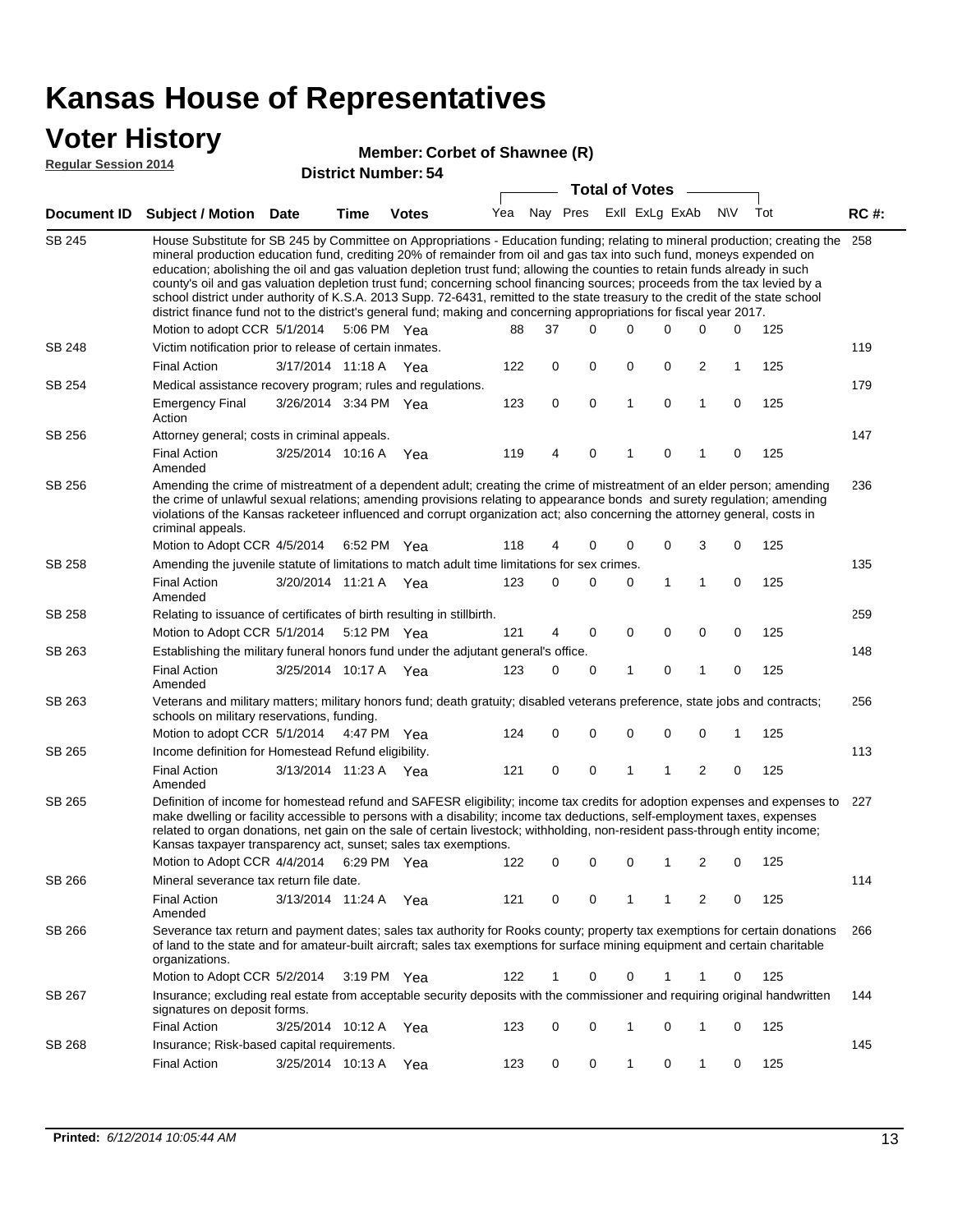### **Voter History**

**Regular Session 2014**

#### **Member: Corbet of Shawnee (R)**

|               |                                                                                                                                                                                    |                       |      |              |     |          |   | <b>Total of Votes</b> |             |                |             |     |             |
|---------------|------------------------------------------------------------------------------------------------------------------------------------------------------------------------------------|-----------------------|------|--------------|-----|----------|---|-----------------------|-------------|----------------|-------------|-----|-------------|
| Document ID   | <b>Subject / Motion Date</b>                                                                                                                                                       |                       | Time | <b>Votes</b> | Yea | Nay Pres |   | Exll ExLg ExAb        |             |                | <b>NV</b>   | Tot | <b>RC#:</b> |
| SB 271        | Amending the Kansas medicaid fraud control act.                                                                                                                                    |                       |      |              |     |          |   |                       |             |                |             |     | 176         |
|               | <b>Emergency Final</b><br><b>Action Amend</b>                                                                                                                                      | 3/26/2014 3:30 PM Yea |      |              | 123 | 0        | 0 | 1                     | 0           | 1              | 0           | 125 |             |
| SB 271        | Amending the Kansas medicaid fraud control act.                                                                                                                                    |                       |      |              |     |          |   |                       |             |                |             |     | 228         |
|               | Motion to Adopt CCR 4/4/2014 6:33 PM Yea                                                                                                                                           |                       |      |              | 122 | 0        | 0 | 0                     | 1           | 2              | 0           | 125 |             |
| SB 272        | Eliminating the 3% limit on controlled shooting area acreage in a county.                                                                                                          |                       |      |              |     |          |   |                       |             |                |             |     | 149         |
|               | <b>Final Action</b>                                                                                                                                                                | 3/25/2014 10:19 A Yea |      |              | 123 | 0        | 0 | 1                     | 0           | 1              | 0           | 125 |             |
| SB 273        | House Substitute for SB 273 by Committee on Transportation †Commercial vehicles; regulation and registration thereof.                                                              |                       |      |              |     |          |   |                       |             |                |             |     | 168         |
|               | Final Action Sub Bill 3/26/2014 11:00 A Yea<br>Amended                                                                                                                             |                       |      |              | 122 | 1        | 0 | -1                    | 0           | 1              | 0           | 125 |             |
| SB 273        | Regulation of commercial motor vehicles; exemption from rules and regulations of the Kansas corporation commission.                                                                |                       |      |              |     |          |   |                       |             |                |             |     | 265         |
|               | Motion to Adopt CCR 5/2/2014 3:10 PM Yea                                                                                                                                           |                       |      |              | 101 | 22       | 0 | 0                     | 1           | 1              | 0           | 125 |             |
| SB 274        | Political action committees, legislative leadership.                                                                                                                               |                       |      |              |     |          |   |                       |             |                |             |     | 169         |
|               | <b>Final Action</b><br>Amended                                                                                                                                                     | 3/26/2014 11:01 A Yea |      |              | 108 | 15       | 0 | -1                    | 0           | 1              | 0           | 125 |             |
| SB 278        | Establishing the state board of veterinary examiners within the animal health division of the Kansas department of agriculture<br>for a two-year period.                           |                       |      |              |     |          |   |                       |             |                |             |     | 127         |
|               | <b>Final Action</b>                                                                                                                                                                | 3/19/2014 11:24 A     |      | Yea          | 122 | 0        | 0 | 0                     | 1           | 2              | 0           | 125 |             |
| SB 284        | Amending the Kansas 911 act.                                                                                                                                                       |                       |      |              |     |          |   |                       |             |                |             |     | 124         |
|               | <b>Final Action</b>                                                                                                                                                                | 3/17/2014 11:24 A     |      | Yea          | 121 | 2        | 0 | 0                     | $\mathbf 0$ | $\overline{2}$ | 0           | 125 |             |
| SB 285        | Optometrists; prohibition against limiting payment for covered services to insurance plan amounts.                                                                                 |                       |      |              |     |          |   |                       |             |                |             |     | 150         |
|               | <b>Final Action</b><br>Amended                                                                                                                                                     | 3/25/2014 10:20 A Yea |      |              | 123 | 0        | 0 | $\mathbf 1$           | 0           | 1              | 0           | 125 |             |
| SB 286        | Extending sunset date on certain agriculture fees from July 1, 2015, to July 1, 2019.                                                                                              |                       |      |              |     |          |   |                       |             |                |             |     | 151         |
|               | <b>Final Action</b><br>Amended                                                                                                                                                     | 3/25/2014 10:23 A     |      | Nay          | 76  | 47       | 0 | $\mathbf{1}$          | 0           | 1              | $\mathbf 0$ | 125 |             |
| SB 286        | Agriculture; extending sunset date on certain agriculture fees from July 1, 2015, to July 1, 2018; national day of the cowboy;<br>establishing the local food and farm task force. |                       |      |              |     |          |   |                       |             |                |             |     | 264         |
|               | Motion to adopt CCR 5/2/2014 3:04 PM Yea                                                                                                                                           |                       |      |              | 102 | 21       | 0 | 0                     | $\mathbf 1$ | 1              | 0           | 125 |             |
| SB 306        | Modernizing certain insurance laws to allow use of additional investments.                                                                                                         |                       |      |              |     |          |   |                       |             |                |             |     | 173         |
|               | <b>Emergency Final</b><br>Action                                                                                                                                                   | 3/26/2014 3:26 PM Yea |      |              | 123 | 0        | 0 | 1                     | 0           | 1              | 0           | 125 |             |
| <b>SB 308</b> | Updating the Kansas no-call act.                                                                                                                                                   |                       |      |              |     |          |   |                       |             |                |             |     | 138         |
|               | <b>Final Action</b>                                                                                                                                                                | 3/21/2014 10:15 A     |      | Yea          | 117 | 0        | 0 | 0                     | 1           | 6              | 1           | 125 |             |
| SB 309        | Health insurance coverage for qualified professional associations.                                                                                                                 |                       |      |              |     |          |   |                       |             |                |             |     | 182         |
|               | <b>Emergency Final</b><br>Action                                                                                                                                                   | 3/26/2014 3:38 PM Yea |      |              | 122 | 1        | 0 | $\mathbf{1}$          | 0           | 1              | $\mathbf 0$ | 125 |             |
| SB 310        | Grand juries; crimes to consider; amendment of indictment.                                                                                                                         |                       |      |              |     |          |   |                       |             |                |             |     | 180         |
|               | <b>Emergency Final</b><br>Action                                                                                                                                                   | 3/26/2014 3:35 PM Yea |      |              | 122 | 1        | 0 | 1                     | 0           | 1              | 0           | 125 |             |
| SB 311        | Increasing the noneconomic damages cap and changing rules related to expert evidence.                                                                                              |                       |      |              |     |          |   |                       |             |                |             |     | 142         |
|               | <b>Final Action</b><br>Amended                                                                                                                                                     | 3/24/2014 10:17 A Yea |      |              | 119 | 3        | 0 | 0                     | 0           | 3              | 0           | 125 |             |
| SB 311        | Increasing the noneconomic damages cap, changing rules related to expert evidence and repealing statutes pertaining to<br>collateral source benefits.                              |                       |      |              |     |          |   |                       |             |                |             |     | 203         |
|               | Motion to adopt CCR 4/3/2014 6:15 PM Yea                                                                                                                                           |                       |      |              | 120 | 4        | 0 | 0                     | 0           | 1              | 0           | 125 |             |
| SB 321        | Return of premiums separate from notice of denial of coverage.                                                                                                                     |                       |      |              |     |          |   |                       |             |                |             |     | 146         |
|               | <b>Final Action</b>                                                                                                                                                                | 3/25/2014 10:15 A Yea |      |              | 123 | 0        | 0 | 1                     | 0           | 1              | 0           | 125 |             |
| SB 329        | Clarifying court orders relating to parents in juvenile offender cases.<br><b>Final Action</b><br>Amended                                                                          | 3/20/2014 11:23 A Yea |      |              | 123 | 0        | 0 | 0                     | 1           | 1              | 0           | 125 | 136         |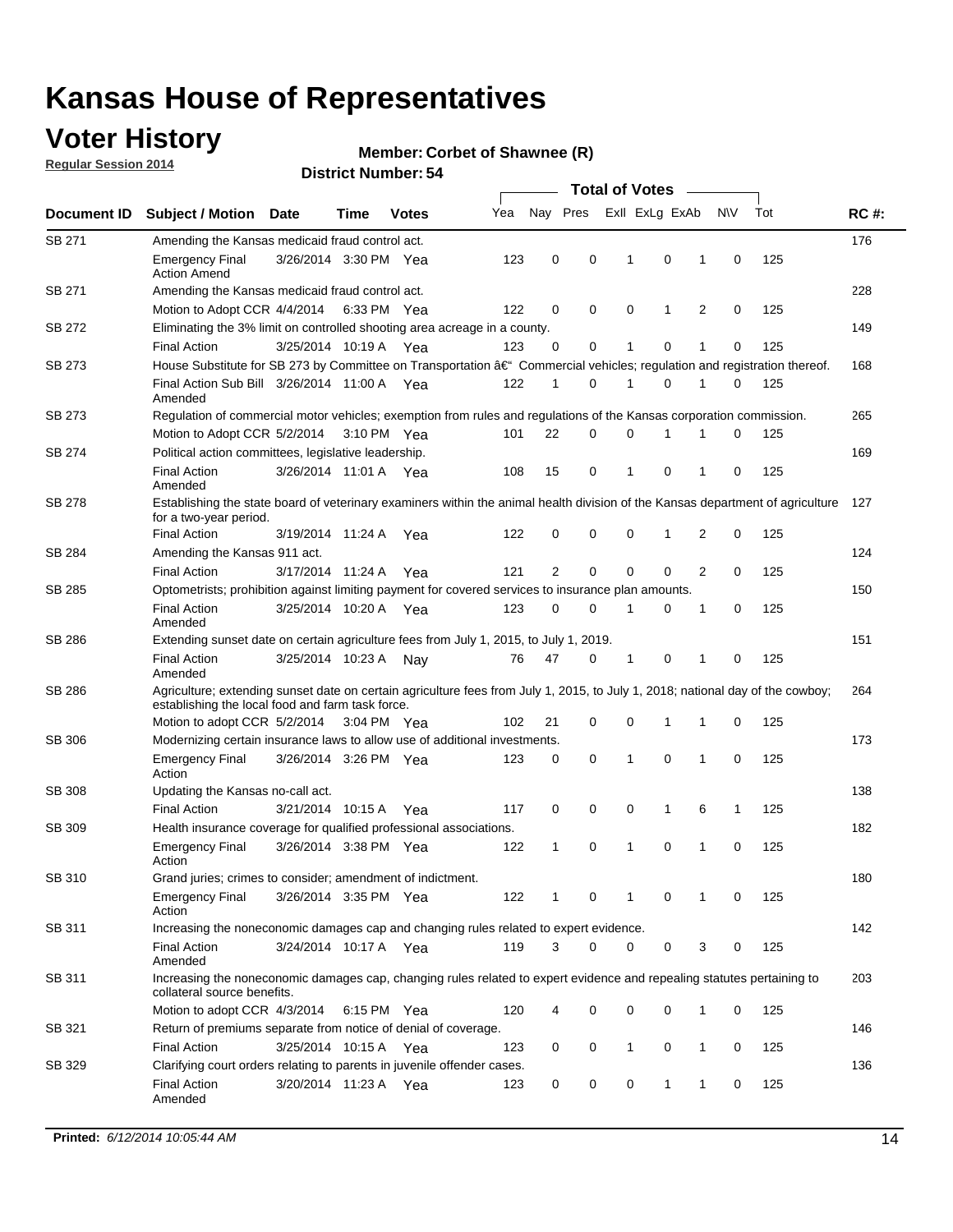### **Voter History**

**Regular Session 2014**

**Member: Corbet of Shawnee (R)** 

|                 |                                                                                                                                                                    |                       |             |              |     |              |   | <b>Total of Votes</b> |             |                |             |     |             |
|-----------------|--------------------------------------------------------------------------------------------------------------------------------------------------------------------|-----------------------|-------------|--------------|-----|--------------|---|-----------------------|-------------|----------------|-------------|-----|-------------|
| Document ID     | <b>Subject / Motion Date</b>                                                                                                                                       |                       | <b>Time</b> | <b>Votes</b> | Yea | Nay Pres     |   | Exll ExLg ExAb        |             |                | <b>NV</b>   | Tot | <b>RC#:</b> |
| SB 329          | Clarifying court orders relating to parents in juvenile offender cases and changing the statute of limitations on certain juvenile<br>offenses.                    |                       |             |              |     |              |   |                       |             |                |             |     | 242         |
|                 | Motion to adopt CCR 4/30/2014 3:23 PM Yea                                                                                                                          |                       |             |              | 122 | 1            | 0 | 1                     | 1           | $\mathbf 0$    | 0           | 125 |             |
| SB 344          | Special permits, oversized loads, transportation of hay or feed stuffs.                                                                                            |                       |             |              |     |              |   |                       |             |                |             |     | 152         |
|                 | <b>Final Action</b><br>Amended                                                                                                                                     | 3/25/2014 10:24 A     |             | Yea          | 122 | $\mathbf{1}$ | 0 | 1                     | 0           | $\mathbf{1}$   | 0           | 125 |             |
| SB 349          | Boiler safety act; deputy inspectors.                                                                                                                              |                       |             |              |     |              |   |                       |             |                |             |     | 128         |
|                 | <b>Final Action</b><br>Amended                                                                                                                                     | 3/19/2014 11:25 A     |             | Yea          | 119 | 3            | 0 | 0                     | -1          | $\overline{2}$ | 0           | 125 |             |
| <b>SB 349</b>   | Board of technical professions; recodification of professions and scope of practice, other; boiler safety act, deputy<br>inspectors.                               |                       |             |              |     |              |   |                       |             |                |             |     | 215         |
|                 | Motion to Adopt CCR 4/4/2014                                                                                                                                       |                       | 10:02 A     | Yea          | 112 | 11           | 0 | 1                     | $\mathbf 0$ | 1              | 0           | 125 |             |
| SB 351          | Vehicle identification numbers; penalties; damages.                                                                                                                |                       |             |              |     |              |   |                       |             |                |             |     | 153         |
|                 | <b>Final Action</b>                                                                                                                                                | 3/25/2014 10:25 A     |             | Yea          | 123 | 0            | 0 | $\mathbf{1}$          | $\mathbf 0$ | $\mathbf{1}$   | 0           | 125 |             |
| <b>SB 357</b>   | Increasing the number of allowable hunter education deferrals.                                                                                                     |                       |             |              |     |              |   |                       |             |                |             |     | 154         |
|                 | <b>Final Action</b><br>Amended                                                                                                                                     | 3/25/2014 10:26 A     |             | Yea          | 97  | 26           | 0 | 1                     | $\mathbf 0$ | 1              | 0           | 125 |             |
| SB 357          | Authorizing land purchases by the state; amending process state uses to address seized wildlife; increasing the number of<br>allowable hunter education deferrals. |                       |             |              |     |              |   |                       |             |                |             |     | 275         |
|                 | Motion to Adopt CCR 5/2/2014                                                                                                                                       |                       | 7:53 PM Yea |              | 113 | 11           | 0 | 0                     | $\mathbf 0$ | 1              | 0           | 125 |             |
| SB 359          | Relating to asbestos-related liability.                                                                                                                            |                       |             |              |     |              |   |                       |             |                |             |     | 177         |
|                 | <b>Emergency Final</b><br>Action                                                                                                                                   | 3/26/2014 3:32 PM Yea |             |              | 94  | 29           | 0 | 1                     | $\mathbf 0$ | 1              | 0           | 125 |             |
| SB 367          | Creating the student data privacy act.                                                                                                                             |                       |             |              |     |              |   |                       |             |                |             |     | 186         |
|                 | <b>Emergency Final</b><br><b>Action Amend</b>                                                                                                                      | 3/26/2014 3:43 PM Yea |             |              | 119 | 4            | 0 | 1                     | $\mathbf 0$ | 1              | 0           | 125 |             |
| SB 367          | Creating the student data privacy act.                                                                                                                             |                       |             |              |     |              |   |                       |             |                |             |     | 245         |
|                 | Motion to adopt CCR 4/30/2014 3:41 PM Yea                                                                                                                          |                       |             |              | 123 | 0            | 0 | 1                     | 1           | $\mathbf 0$    | 0           | 125 |             |
| SB 371          | Amending employment security law regarding disposition of penalty funds and disclosure of confidential information.                                                |                       |             |              |     |              |   |                       |             |                |             |     | 129         |
|                 | <b>Final Action</b>                                                                                                                                                | 3/19/2014 11:27 A Yea |             |              | 90  | 32           | 0 | 0                     | 1           | 2              | 0           | 125 |             |
| SB 372          | Amending the shared work unemployment compensation program; layoff aversion.                                                                                       |                       |             |              |     |              |   |                       |             |                |             |     | 155         |
|                 | <b>Final Action</b>                                                                                                                                                | 3/25/2014 10:28 A     |             | Yea          | 123 | 0            | 0 | $\mathbf{1}$          | 0           | $\mathbf{1}$   | 0           | 125 |             |
| SB 402          | Amending statutes related to the Kansas criminal justice information system committee.                                                                             |                       |             |              |     |              |   |                       |             |                |             |     | 178         |
|                 | <b>Emergency Final</b><br>Action                                                                                                                                   | 3/26/2014 3:33 PM Yea |             |              | 123 | 0            | 0 | 1                     | 0           | $\mathbf{1}$   | 0           | 125 |             |
| SB 423          | Authorizing Department of Administration to sell Landon and Eisenhower state office buildings.                                                                     |                       |             |              |     |              |   |                       |             |                |             |     | 233         |
|                 | <b>Final Action</b><br>Amended                                                                                                                                     | 4/5/2014              | 10:28 A     | Yea          | 66  | 55           | 0 | 0                     | 0           | 4              | 0           | 125 |             |
| SB 424          | Amending the statutory requirements for a valid hospital lien.                                                                                                     |                       |             |              |     |              |   |                       |             |                |             |     | 183         |
|                 | Emergency Final<br>Action                                                                                                                                          | 3/26/2014 3:39 PM Yea |             |              | 115 | 8            | 0 | $\mathbf{1}$          | 0           | 1              | 0           | 125 |             |
| <b>SCR 1618</b> | Substitute for SCR 1618 by Committee on Federal and State Affairs -- State constitutional amendment authorizing raffles.                                           |                       |             |              |     |              |   |                       |             |                |             |     | 170         |
|                 | Final Action Sub Bill 3/26/2014 11:06 A Yea                                                                                                                        |                       |             |              | 102 | 19           | 2 | 1                     | $\mathbf 0$ | 1              | $\mathbf 0$ | 125 |             |
| <b>SCR 1620</b> | Port authority; creation in Stafford, Kansas.                                                                                                                      |                       |             |              |     |              |   |                       |             |                |             |     | 234         |
|                 | <b>Final Action</b>                                                                                                                                                | 4/5/2014              | 10:29 A     | Yea          | 121 | 0            | 0 | 0                     | 0           | 4              | 0           | 125 |             |